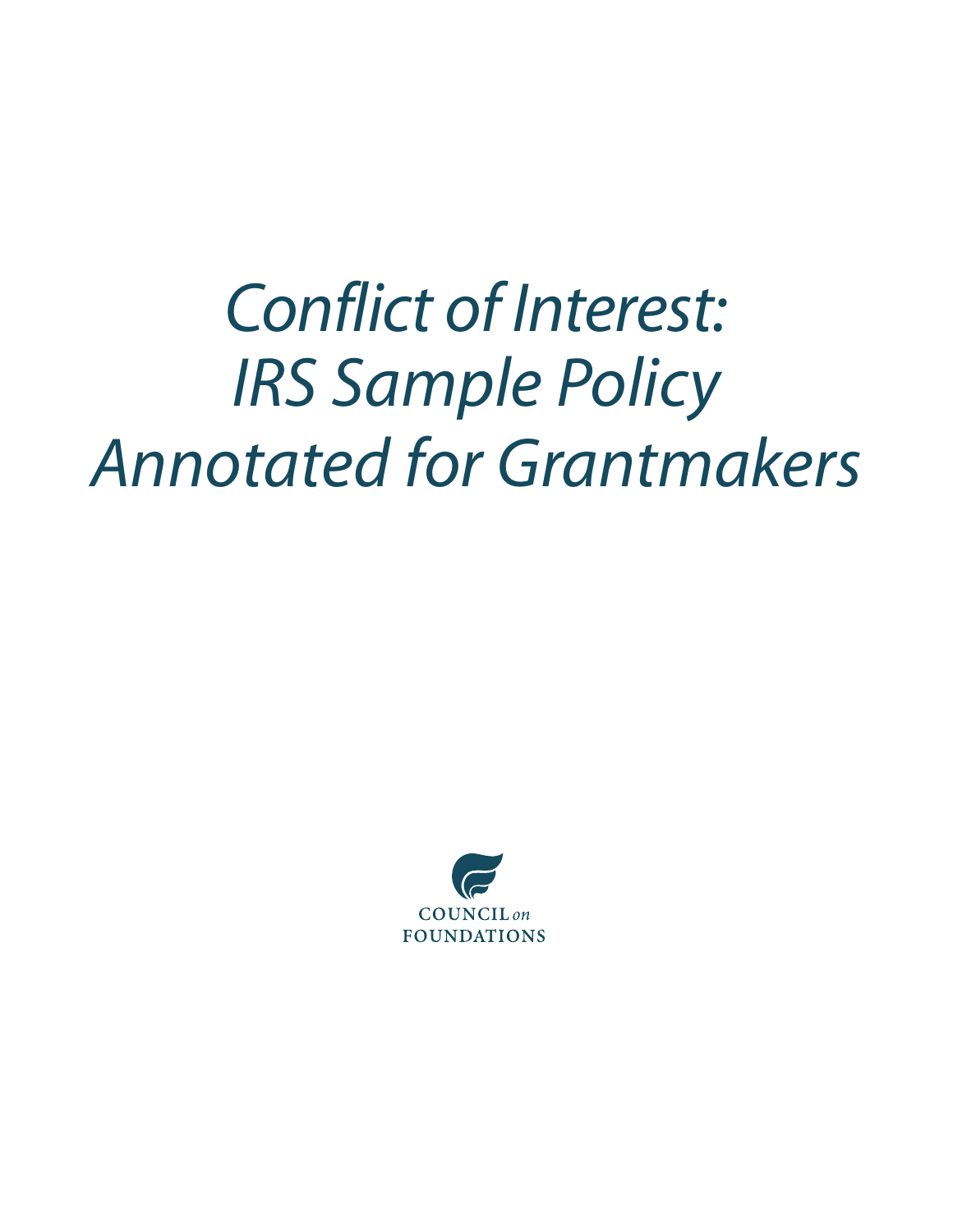## Table of **Contents**

(Click on bold headers to jump to section)

|                     |                                                                                                                                 | 1                       |
|---------------------|---------------------------------------------------------------------------------------------------------------------------------|-------------------------|
|                     | <b>IRS Sample Policy with Comments from the</b>                                                                                 | 3                       |
| <b>Article I:</b>   |                                                                                                                                 | $\overline{\mathbf{4}}$ |
| <b>Article II:</b>  |                                                                                                                                 | 6                       |
| <b>Article III:</b> |                                                                                                                                 | 8                       |
| Article IV:         |                                                                                                                                 | 11                      |
| <b>Article V:</b>   |                                                                                                                                 | 12                      |
| <b>Article VI:</b>  |                                                                                                                                 | 14                      |
|                     |                                                                                                                                 | 16                      |
|                     |                                                                                                                                 |                         |
| <b>Appendix A:</b>  | <b>Summary of Private Foundation</b><br>Self-Dealing Regulations: Section 4941<br>of the Internal Revenue Code                  | 18                      |
| <b>Appendix B:</b>  | <b>Summary of Excess Benefit Transaction</b><br>Regulations ("Intermediate Sanctions"):<br>Section 4958 of the Internal Revenue |                         |
| <b>Appendix C:</b>  |                                                                                                                                 |                         |
|                     |                                                                                                                                 |                         |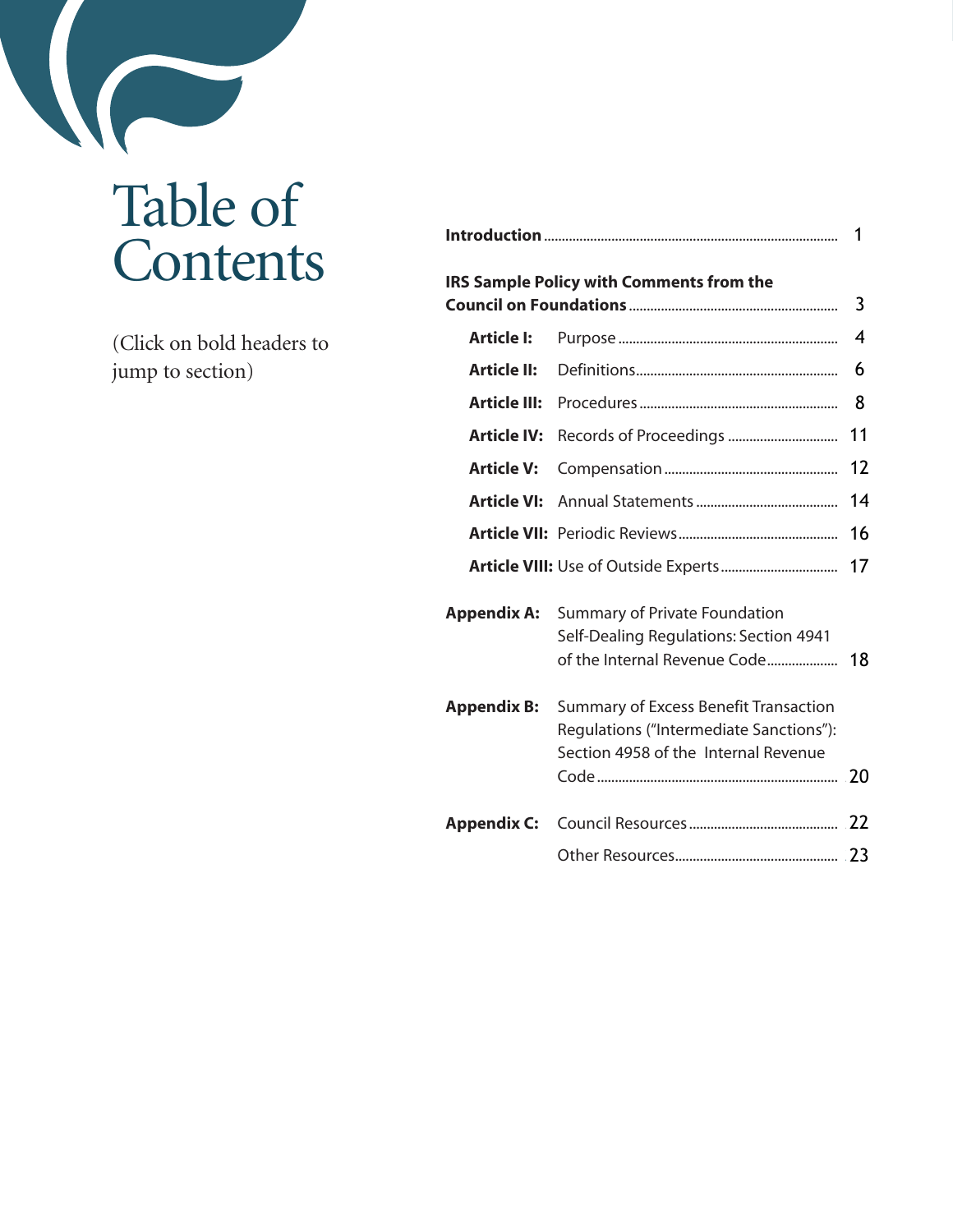## Introduction **What Is a Conflict of Interest?**

<span id="page-2-0"></span>The law requires individuals who manage and govern foundations ("fiduciaries") to exercise due care in administering the charity's affairs. This requirement is known as the duty of care. The law also prohibits fiduciaries from using their position to obtain personal gain for themselves or others at the charity's expense. This requirement is known as the duty of loyalty. Paying careful attention to transactions where there may be a conflict of interest ensures that a fiduciary does not breach his or her duties of care and loyalty to the organization. It can also help instill public trust by demonstrating that fiduciaries are committed to managing an organization with the utmost integrity and good faith and in the best interest of the organization and its charitable mission. Council on Foundations<br>
rest?<br>
manage and govern foun-<br>
due care in administering<br>
nent is known as the duty<br>
luciaries from using their<br>
for themselves or others at<br>
n to transactions as the duty<br>
n to transactions where<br>

Conflicts of interest occur in our everyday lives when multiple loyalties pull us toward opposite courses of action. In the context of charities, a conflict of interest may occur when personal interests prevent an individual from making an impartial decision that is in the best interest of the charity. Applicable legal standards and prohibitions differ depending on whether the charity involved is a public charity or a private foundation, whether the transaction is financial or non-financial in nature, whether state or federal law is most pertinent and whether the charity is organized as a trust or a corporation.

A written conflict of interest policy that is enforced provides safeguards to prevent transactions that may violate the law or a fiduciary's duty of loyalty. A written policy can also help boards spot transactions that give the appearance of a conflict of interest before they occur.

### **What Is the IRS Sample Policy?**

What do regulators think a conflict of interest policy should look like? On the recently revised application for tax-exempt status (Form 1023), the IRS asks new organizations whether they have adopted a written conflict of interest policy that is consistent with a sample included in the instructions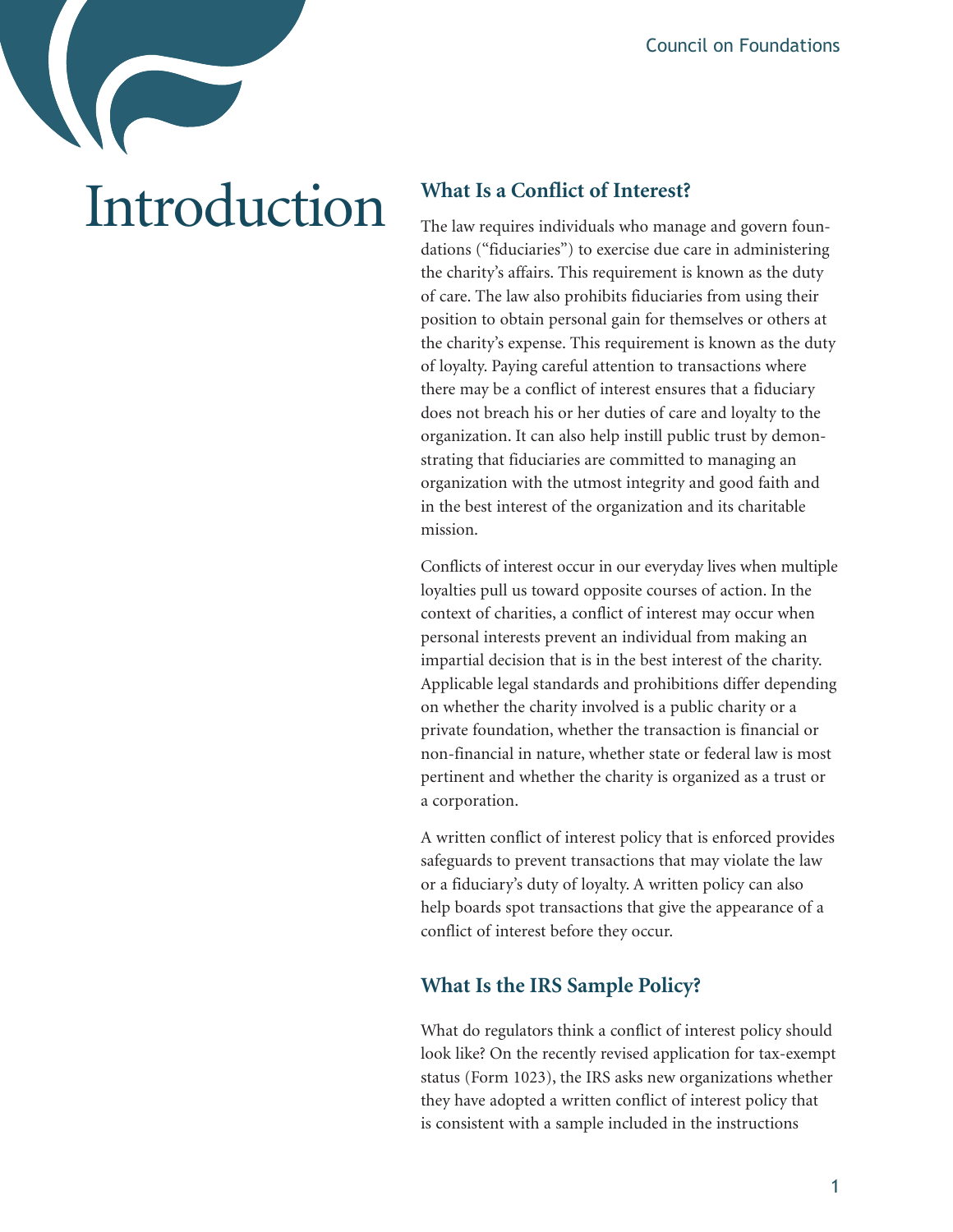(and to attach a copy of the policy). If a policy has not been adopted, the IRS requires applicants to describe the procedures the organization will follow to safeguard against improper conflict of interest transactions. Similar questions will most likely appear on Forms 990 and 990PF in the future.

**Does the IRS model work for grantmakers?** The IRS's sample policy was drafted back in the late 1990s as a guide for healthcare organizations. It was developed with public charities in mind and with a particular focus on financial conflicts of interest between a charity and directors and officers, and also physicians. The IRS policy included in the instructions to Form 1023 highlights the provisions that are applicable only to healthcare systems. Private foundations may want to evaluate whether the sample policy is a good fit for them, and all grantmakers may wish to include statements about non-economic conflicts of interest. The following is a reprint of the IRS sample policy's provisions, with comments from the Council on how grantmakers might consider revising the policy.

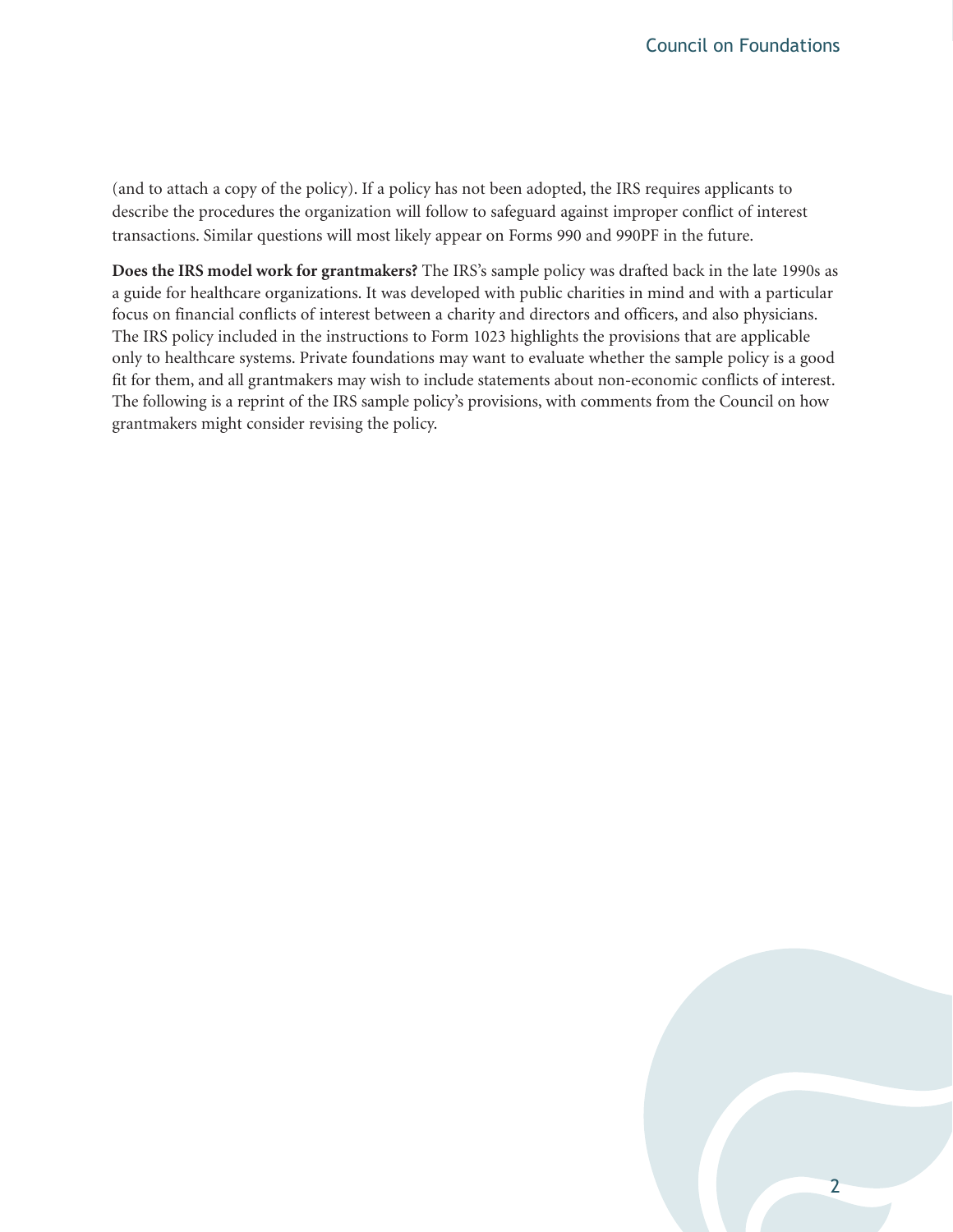

<span id="page-4-0"></span>**IRS SAMPLE POLICY WITH COMMENTS FROM THE COUNCIL ON FOUNDATIONS** Council on Foundations<br> **APLE<br>
WITH<br>
LE<br>
LON<br>
TIONS**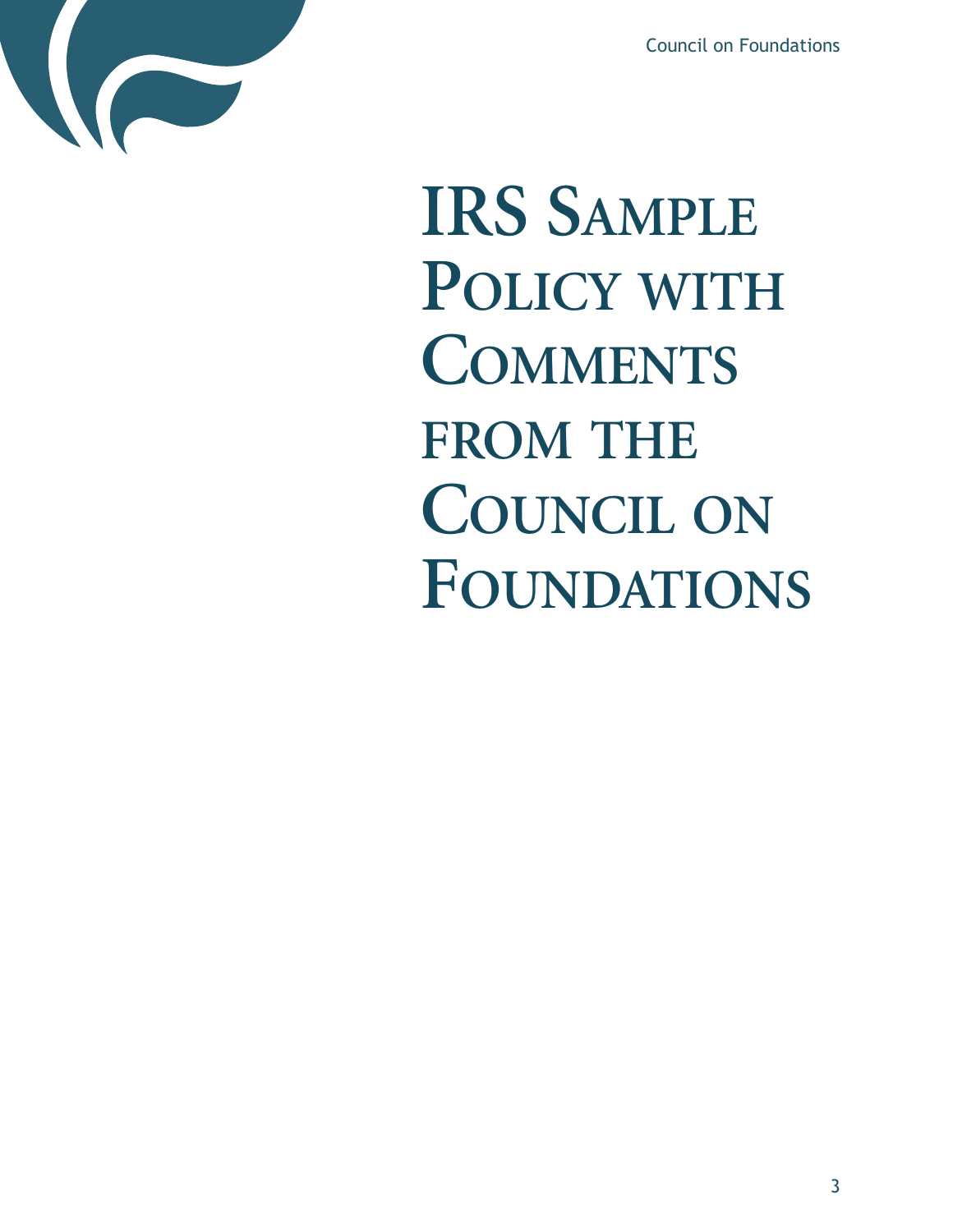

### ARTICLE I: Purpose

### **IRS Provision:**

<span id="page-5-0"></span>The purpose of the conflict of interest policy is to protect this tax-exempt organization's (Organization) interest when it is contemplating entering into a transaction or arrangement that might benefit the private interest of an officer or director of the Organization or might result in a possible excess benefit transaction. This policy is intended to supplement but not replace any applicable state and federal laws governing conflict of interest applicable to nonprofit and charitable organizations. Council on Foundations<br>
saction or arrangement<br>
Organization or might<br>
to supplement but not<br>
terest applicable to non-<br>
the supplement but not<br>
terest applicable to non-<br>
terest applicable to non-<br>
mom using their positio

### **Council Comments:**

**Why have a written conflict of interest policy?** The law requires individuals who manage and govern charities to exercise due care in administering the charity's affairs and prohibits them from using their position to obtain personal gain for themselves or others at the charity's expense. A written conflict of interest policy is a practical way to provide safeguards to prevent transactions that result in private benefit at the charity's expense. As discussed below, grantmakers may wish to have one conflict of interest policy that applies to all board members and staff, but they could also have separate policies for board members and staff.

**Must the policy address every possible conflict of interest situation?** Grantmakers may wish to state that their policies serve as guidelines for addressing conflicts of interest and cannot cover every possible situation that may arise. Some policies describe the general intent of the policy and the values that should guide decisionmaking. Public charity grantmakers' conflicts policies often cite a desire to maintain public trust. Private foundations may cite the importance of fairness or integrity or upholding the values of a founding individual family or company.

Although not every situation may be addressed by the policy, grantmakers should ensure that the most common types of situations that arise for their foundations are covered. To help with drafting policies, grantmakers should make a list of the most common types of situations that arise, as well as the ones they feel the policy should address.

**Will complying with a conflict of interest policy satisfy the foundation's legal obligations?** As the IRS policy makes clear, a written policy is not a substitute for complying with legal requirements. Charities must be aware of federal and state laws that regulate conflict of interest transactions. Some states may require a charity to have a conflict of interest policy.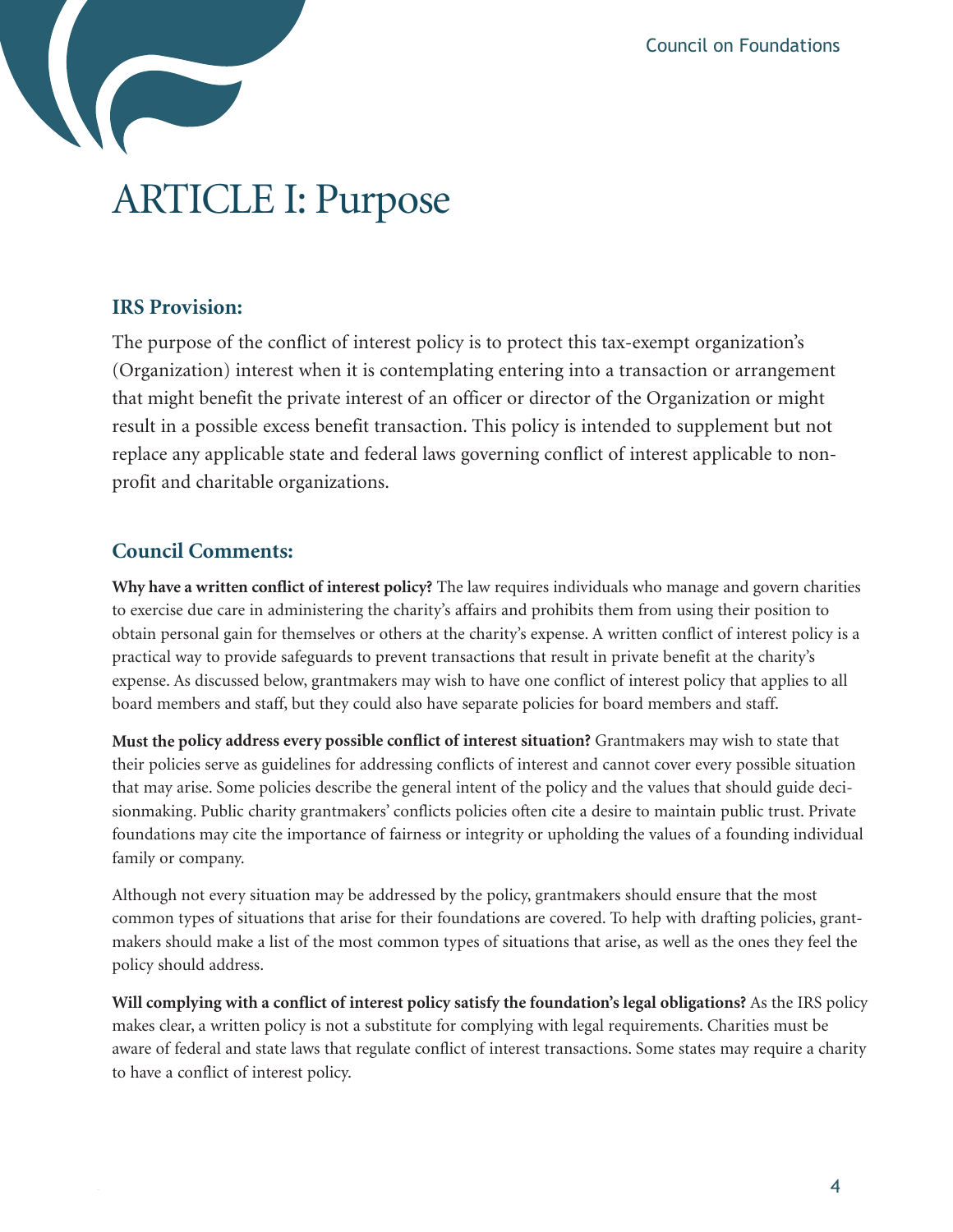**Which federal rules are most applicable to conflict of interest situations?** Private foundations may want to include a reference to the self-dealing rules under federal law (for a summary of the federal rules, see Appendix A). The prohibition against self-dealing precludes private foundations from entering into a variety of financial transactions (with some limited exceptions) with "disqualified persons"—even if the terms are favorable to the foundation. For public charities, such as community foundations, financial transactions between the charity and its board members—as well as other "insiders"—are covered by the prohibition against excess benefit transactions, commonly known as the "intermediate sanctions" rules (for a summary of the rules, see Appendix B). If any payments to such insiders—including salaries and payments for goods or services—exceed fair market value, the insiders, and possibly members of the organization's board, will be subject to penalty excise taxes. Council on Foundations<br>
e foundations may want to<br>
e federal rules, see<br>
crom entering into a variety<br>
s"—even if the terms are<br>
financial transactions<br>
red by the prohibition<br>
ms" rules (for a summary of<br>
nization's board

**Should the policy include a confidentiality provision?** Some charities include a confidentiality provision in their conflict of interest policies (others include this provision in personnel policies). The intent is to inform all relevant individuals that confidential information acquired in connection with a person's work for the organization should not be used for personal benefit. Some foundations specifically address the use of information acquired with respect to the foundation's investments.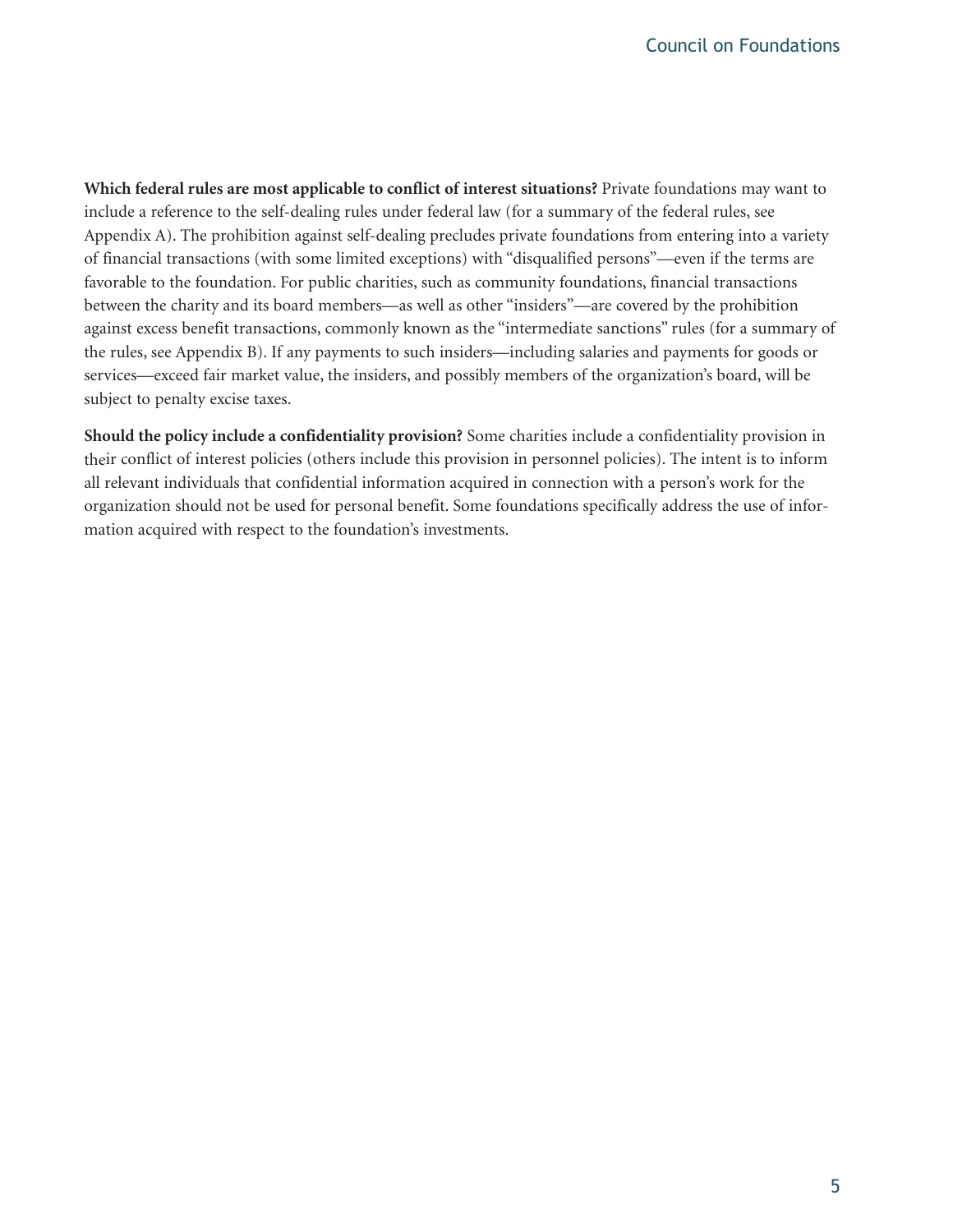## ARTICLE II: Definitions

### **IRS Provision:**

#### 1. Interested Person

Any director, principal officer, or member of a committee with board delegated powers, who has a direct or indirect financial interest, as defined below, is an interested person.

<span id="page-7-0"></span>[Hospital insert—If a person is an interested person with respect to any entity in the health care system of which the organization is a part, he or she is an interested person with respect to all entities in the health care system.] Council on Foundations<br>delegated powers, who<br>rested person.<br>any entity in the health c<br>person with respect to al<br>ly, through business, inve<br>e Organization has a tran.<br>entity or individual with<br>n arrangement with,<br>ng a tran

#### 2. Financial Interest

A person has a financial interest if the person has, directly or indirectly, through business, investment or family:

- a. An ownership or investment interest in any entity with which the Organization has a transaction or arrangement,
- b. A compensation arrangement with the Organization or with any entity or individual with which the Organization has a transaction or arrangement, or
- c. A potential ownership or investment interest in, or compensation arrangement with, any entity or individual with which the Organization is negotiating a transaction or arrangement.

Compensation includes direct and indirect remuneration as well as gifts or favors that are not insubstantial.

A financial interest is not necessarily a conflict of interest. Under Article III, Section 2, a person who has a financial interest may have a conflict of interest only if the appropriate governing board or committee decides that a conflict of interest exists.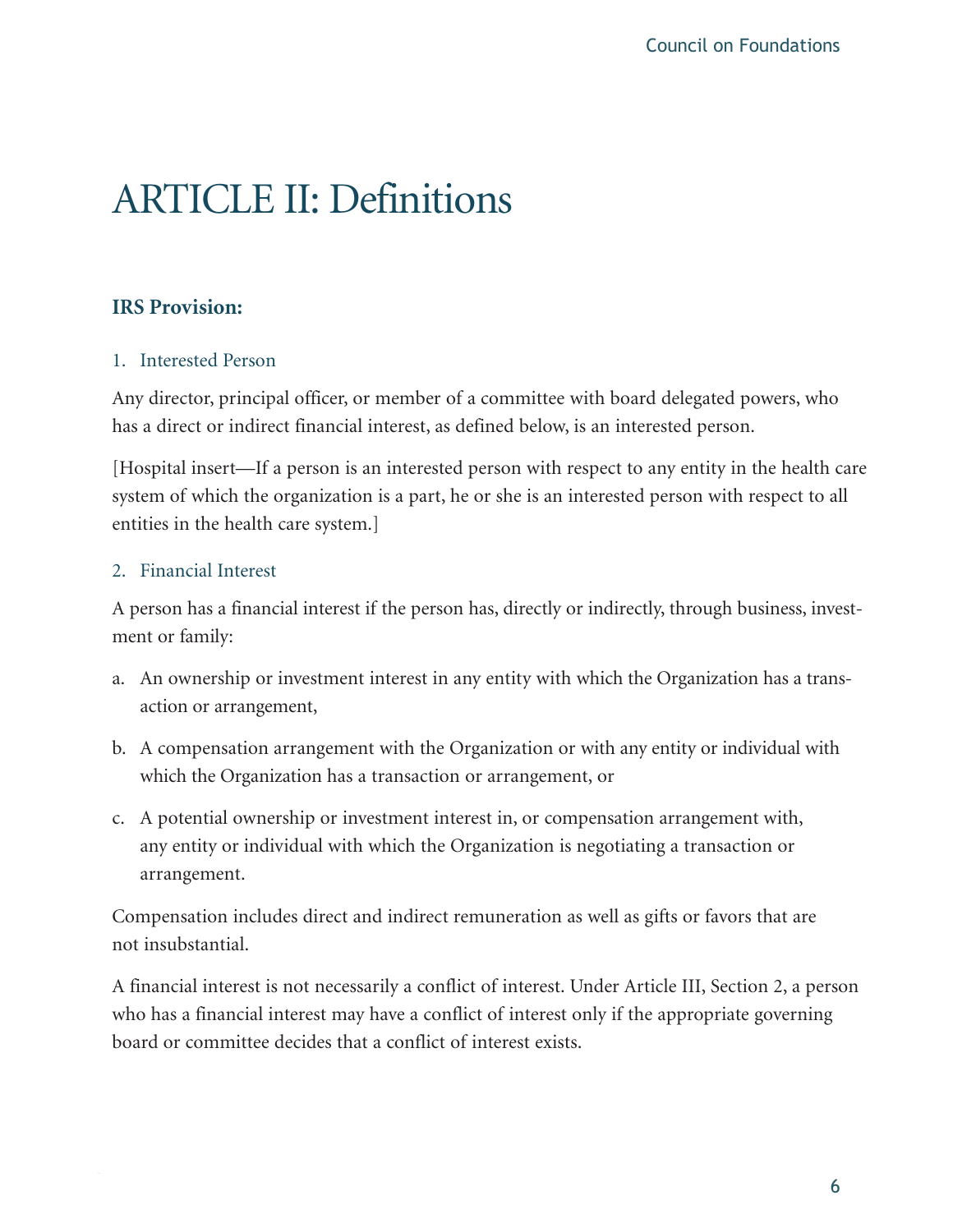### **Council Comments:**

**Is the IRS policy sufficiently broad for grantmakers?** The policy should define to whom it applies and the scope of conflicting interests it means to regulate. The IRS policy is limited to safeguarding against improper financial transactions between the charity and directors and officers.

Grantmakers often have all manner of established advisory committees in operation; the policy should be clear in its application to members of these groups. The policy should also define who constitutes a member of an interested person's family. The definition of "disqualified persons" from the self-dealing rules in the federal tax code is a good starting point for private foundations, but it may be underinclusive. For example, siblings are not considered to be disqualified persons.

Grantmakers' policies may also cover staff members. Some policies are written to include both board members, senior executives and staff, while others include only board members and a separate policy is prepared for staff as part of a foundation's personnel policies.

Grantmakers may also wish to note that not every conflict of interest is financial; directors and staff members may have personal or political involvements that may cause them to have dual and conflicting loyalties in connection with a grant or other foundation expenditure. Most policies explicitly address conflicts in reviewing and awarding grants.

**Are "interested persons" under the IRS policy the same as "disqualified persons" under the self-dealing and intermediate sanctions rules?** Private foundations must keep in mind that the IRS policy's definition of "interested persons" is different from—and less inclusive than—the federal tax code's definition of "disqualified persons," that group of donors, directors and their family members and business interests with which the foundation is barred from entering into an array of financial transactions. The same is true for the definition of "disqualified persons" under the intermediate sanctions rules that apply to public charities. Private foundations and public charities should identify all the disqualified persons in relation to them. Some organizations use the conflict of interest policy to educate affected individuals about self-dealing transactions prohibited by the tax code or the intermediate sanctions rules by providing a reference to the rules or even a brief summary of what the rules require (for a summary of the federal rules, see Appendixes A and B). Council on Foundations<br>whom it applies and the<br>guarding against improper<br>on; the policy should be<br>who constitutes a member<br>self-dealing rules in the<br>lerinclusive. For example,<br>include both board mem-<br>eparate policy is prep

**Will private foundations satisfy their legal obligations if they adopt the definition of "financial interest" in the IRS policy?** Private foundations must keep in mind that some financial interests, as defined by the IRS policy, may constitute self-dealing. In this case, the determination whether a financial interest is a conflict of interest is taken out of the hands of the governing board or committee. In contrast, some foundations may also wish to specify what type of transactions will not ordinarily constitute a prohibited conflict of interest. For example, a company foundation might state that a request for payment by an interested person under a matching gift program to a charity in which the person has a personal or financial interest will not ordinarily constitute a prohibited conflict of interest.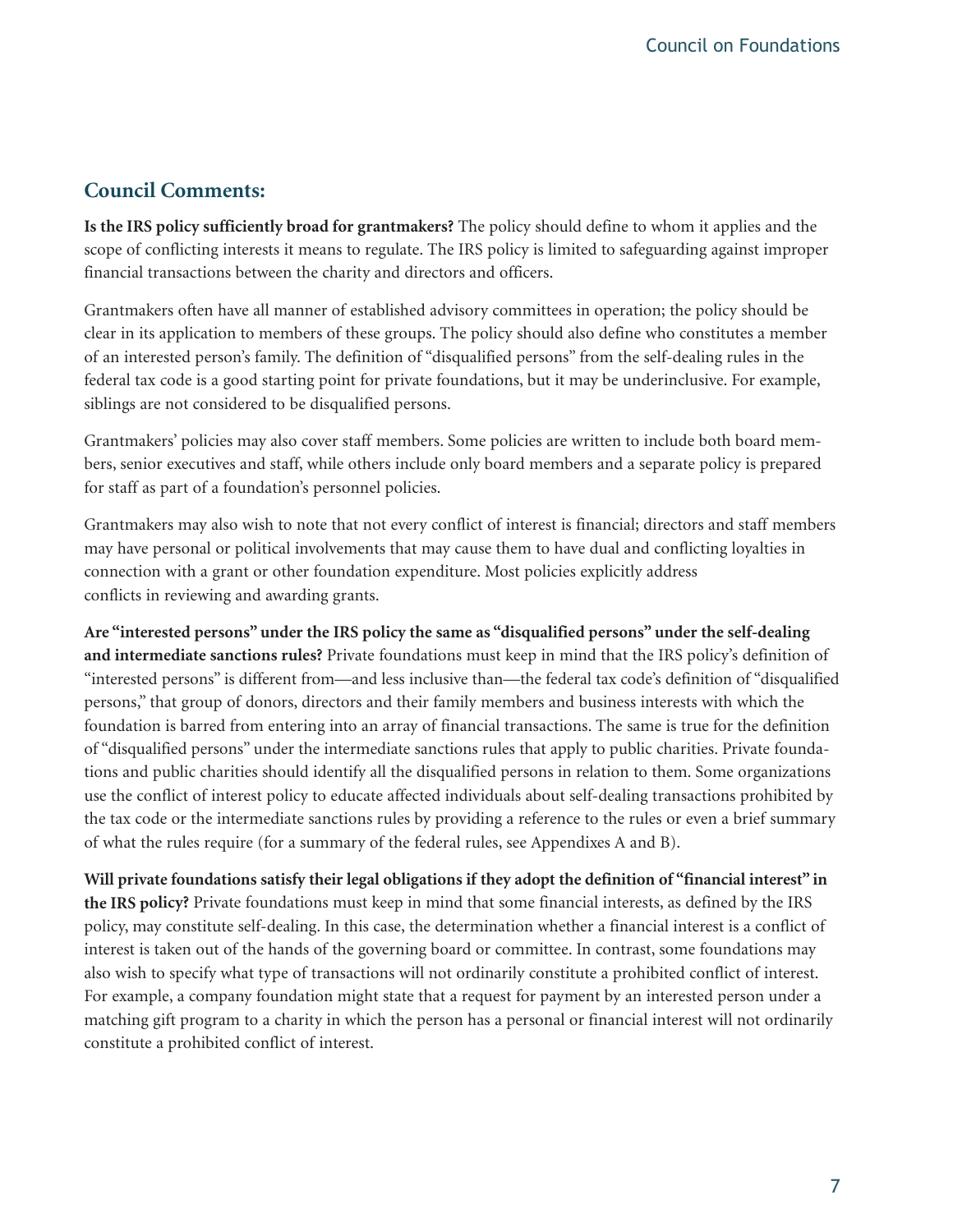## ARTICLE III: Procedures

### **IRS Provision:**

#### 1. Duty to Disclose

In connection with any actual or possible conflict of interest, an interested person must disclose the existence of the financial interest and be given the opportunity to disclose all material facts to the directors and members of committees with governing board delegated powers considering the proposed transaction or arrangement.

#### 2. Determining Whether a Conflict of Interest Exists

After disclosure of the financial interest and all material facts, and after any discussion with the interested person, he/she shall leave the governing board or committee meeting while the determination of a conflict of interest is discussed and voted upon. The remaining board or committee members shall decide if a conflict of interest exists.

#### 3. Procedures for Addressing the Conflict of Interest

- a. An interested person may make a presentation at the governing board or committee meeting, but after the presentation, he/she shall leave the meeting during the discussion of, and the vote on, the transaction or arrangement involving the possible conflict of interest.
- b. The chairperson of the governing board or committee shall, if appropriate, appoint a disinterested person or committee to investigate alternatives to the proposed transaction or arrangement.
- <span id="page-9-0"></span>c. After exercising due diligence, the governing board or committee shall determine whether the Organization can obtain with reasonable efforts a more advantageous transaction or arrangement from a person or entity that would not give rise to a conflict of interest. Council on Foundations<br>
o disclose all material factorizations<br>
o disclose all material factorization<br>
o disclose all material factorization<br>
of the meanining board or<br>
or the remaining board or<br>
or the remaining board or<br>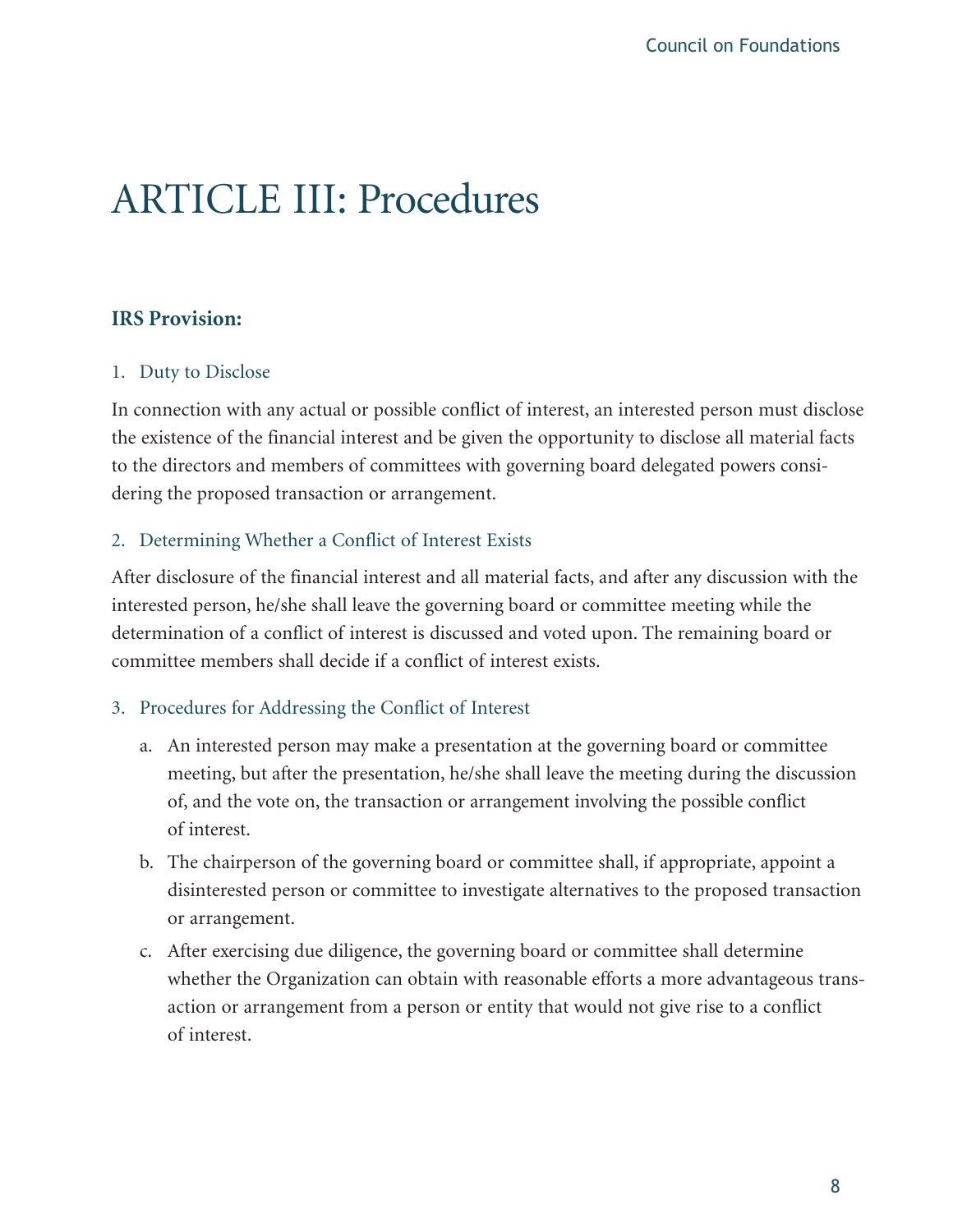d. If a more advantageous transaction or arrangement is not reasonably possible under circumstances not producing a conflict of interest, the governing board or committee shall determine by a majority vote of the disinterested directors whether the transaction or arrangement is in the Organization's best interest, for its own benefit, and whether it is fair and reasonable. In conformity with the above determination it shall make its decision as to whether to enter into the transaction or arrangement.

#### 4. Violations of the Conflicts of Interest Policy

- a. If the governing board or committee has reasonable cause to believe that a member has failed to disclose actual or possible conflicts of interest, it shall inform the member of the basis for such belief and afford the member an opportunity to explain the alleged failure to disclose.
- b. If, after hearing the member's response and after making further investigation as warranted by the circumstances, the governing board or committee determines the member has failed to disclose an actual or possible conflict of interest, it shall take appropriate disciplinary and corrective action.

### **Council Comments:**

**Are detailed procedures for dealing with conflicts of interest necessary if the goal is to avoid all actual and potential conflicts of interest?** Some policies have a blanket rule that requires avoiding all actual and potential conflicts of interest that are disclosed. If the governing board of a foundation makes a reasonable determination that the organization can properly function under such a broad prohibition, then the procedures outlined in the IRS policy become unnecessary. Most foundations recognize that some conflicts—and the appearance of conflicts—are unavoidable and thus include procedures for dealing with them. Formulators of the policy need to consider whether they wish to address these situations in advance or provide for ad hoc resolution. Council on Foundations<br>
aably possible under<br>
the the transaction<br>
benefit, and whether it<br>
on it shall make its<br>
ent.<br>
ieve that a member has<br>
form the member of<br>
co explain the alleged<br>
investigation as war-<br>
determines

One common situation that many policies address is the acceptance of gifts, favors or honoraria from businesses and charities that have dealings with the foundation. Most foundations adopt a blanket prohibition on these gifts, with an exception for incidental or tenuous gifts, such as reasonable meals in connection with business meetings or low-cost promotional gifts.

**Are the procedures in the IRS policy sufficient to meet grantmakers' legal obligations under state and federal laws?** The IRS policy tracks many states' laws on how to resolve conflicts of interest for charities organized as nonprofit corporations. It is important to note that the IRS developed the policy for public charities. Certain financial transactions that may be entered into pursuant to the IRS policy may be prohibited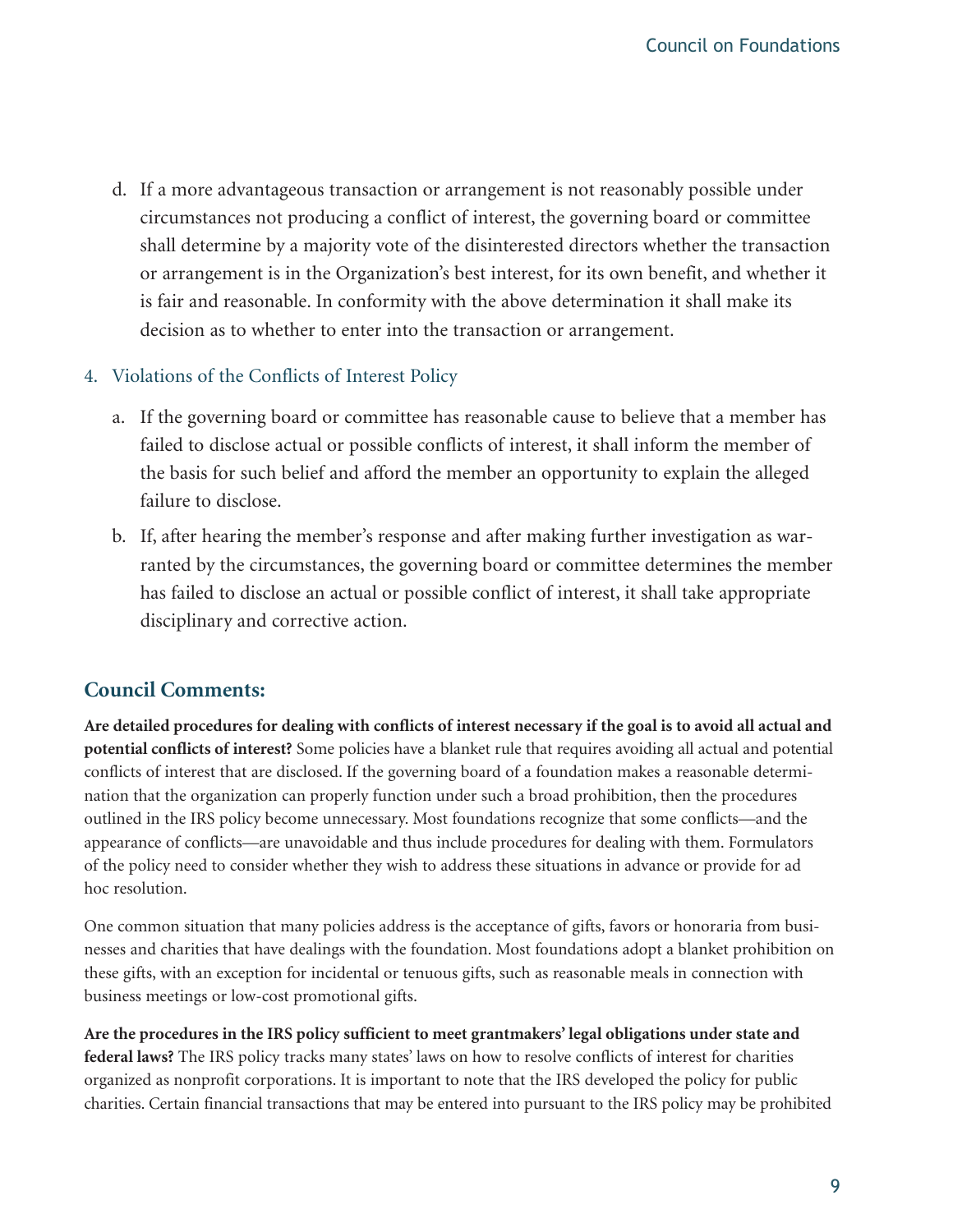for private foundations by the federal tax code. In addition, foundations organized as charitable trusts may also be subject to strict state trust laws that may prohibit some financial transactions with trustees. Finally, all charities should be aware of any restrictions that may appear in their organizing documents (articles of incorporation, bylaws, trust instrument, etc.) relevant to handling conflicts of interest situations.

All charities should remember that the procedures outlined by the IRS policy are useful guidelines to follow in many different types of conflict of interest situations. Grantmakers develop provisions that specifically address issues related to their grantmaking procedures. Many cover staff, such as program officers, who review and make recommendations about grant awards. The guidelines can be used in handling investment decisions, especially in hiring and retaining investment managers, and in developing gift acceptance policies for community foundations.

**Duty to disclose.** An interested person must disclose any actual or potential conflict of interest, and disinterested individuals (whenever possible) should decide if there is an actual or potential conflict of interest. The duty to disclose should be ongoing, in addition to filling out disclosure forms on a periodic basis (see comments to Article VI: Annual Statements).

It is important to note that no amount of disclosure or independent ratification (e.g., by a court) can correct an act of self-dealing that occurs between a private foundation and a disqualified person. In contrast, state law may provide that for public charities a conflict of interest transaction may be valid as long as it is fair to the organization.

**Determining whether a conflict of interest exists.** The IRS policy requires the conflicted person to leave the room while disinterested members discuss and decide if a conflict of interest exists. Interested persons should not be allowed to influence the decisionmaking process, whether inside or outside a meeting. Grantmakers may develop a policy that prohibits certain types of conflicted transactions (financial or non-financial), whether or not they would be construed to be a conflicted transaction by disinterested individuals.

**Procedures for addressing the conflict of interest.** If a conflict of interest exists, the IRS policy requires the board or a committee to determine, if appropriate, whether the charity can obtain a more advantageous arrangement that would not pose a conflict of interest. Even if an alternative arrangement is not possible, the board or committee must conclude, by a majority vote of disinterested directors, that the transaction is in the charity's best interest and it is fair and reasonable. In some cases, the governing board of a private foundation composed of family members may not be able to approve any transaction by a vote of disinterested directors.

**Violations of the conflicts of interest policy.** The IRS policy states that appropriate remedies will be taken in case of violations of the conflict of interest policy. The policy does not specify what types of disciplinary or corrective actions may be taken. Some foundations do state that the remedy for a violation may include termination of employment or removal from the board. Some policies provide for procedures in handling investigations of alleged violations.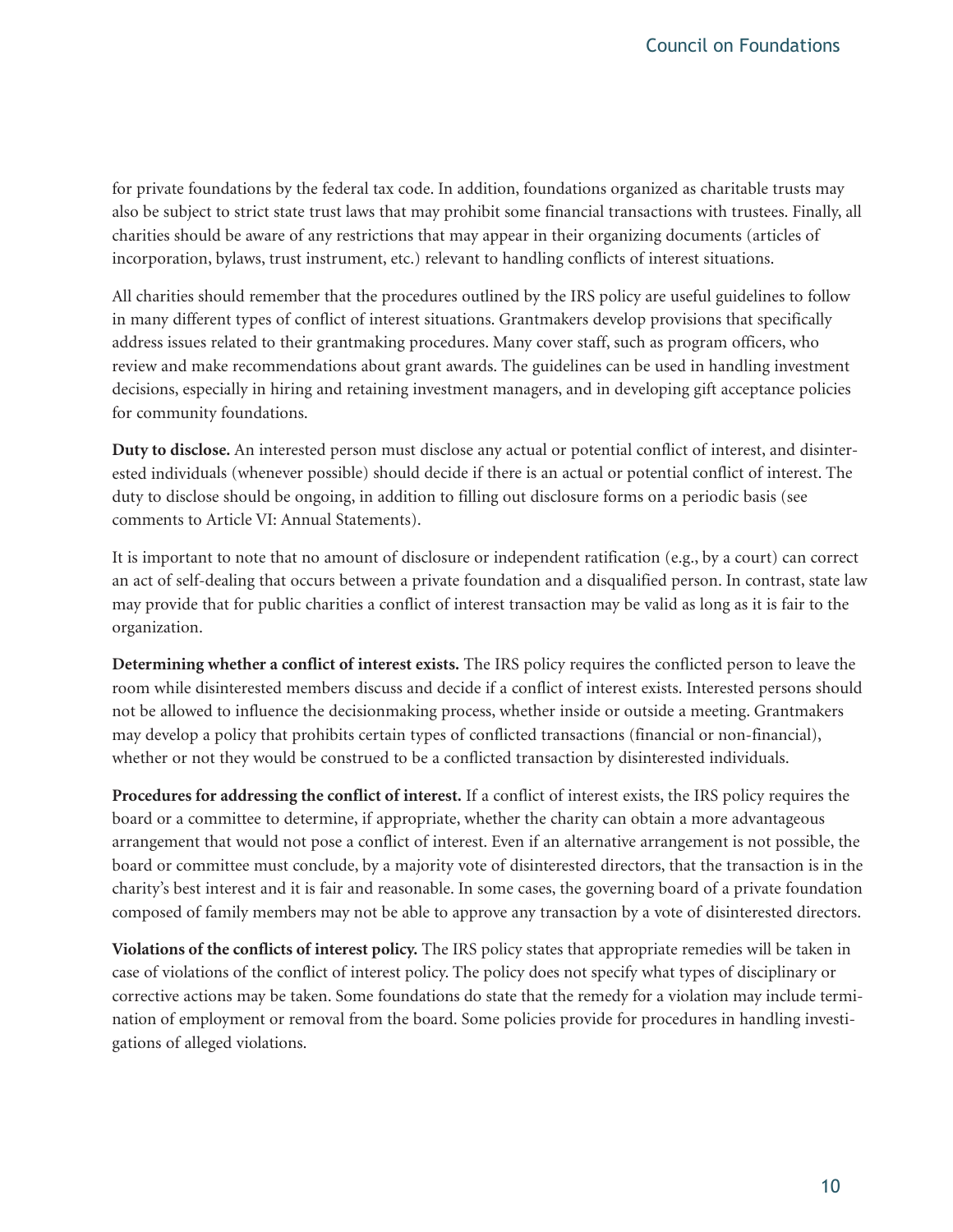### <span id="page-12-0"></span>ARTICLE IV: Records of Proceedings

### **IRS Provision:**

The minutes of the governing board and all committees with board delegated powers shall contain:

- a. The names of the persons who disclosed or otherwise were found to have a financial interest in connection with an actual or possible conflict of interest, the nature of the financial interest, any action taken to determine whether a conflict of interest was present, and the governing board's or committee's decision as to whether a conflict of interest in fact existed.
- b. The names of the persons who were present for discussions and votes relating to the transaction or arrangement, the content of the discussion, including any alternatives to the proposed transaction or arrangement, and a record of any votes taken in connection with the proceedings.

### **Council Comments:**

**Should everything required by the IRS policy be recorded?** Detailed and contemporaneous documentation may be important for legal compliance, as well as to demonstrate that the organization is enforcing its policy. The IRS policy requires that the board minutes reflect the disclosure, discussion and resolution of the determination of whether a conflict of interest exists. The same documentation should be made for the resulting transaction, if any, finally approved. The minutes of board and committee meetings should include (1) who is the conflicted person; (2) a description of the conflict; (3) members present during the debate; (4) whether the conflicted person was present during the debate; (5) the content of the discussion; (6) members who voted; (7) the result of the vote; and (8) any action taken as a result of the vote.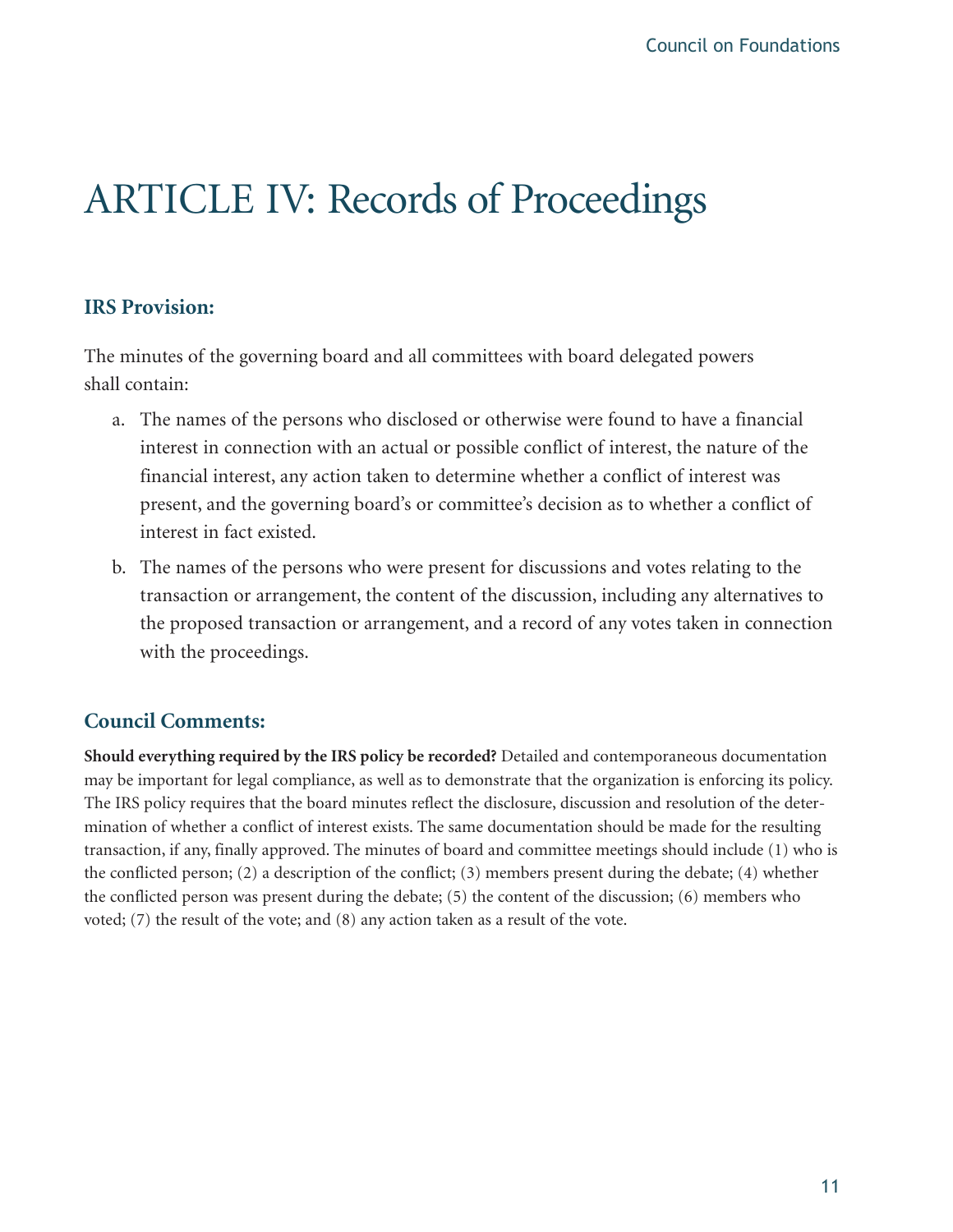### <span id="page-13-0"></span>ARTICLE V: Compensation

### **IRS Provision:**

- a. A voting member of the governing board who receives compensation, directly or indirectly, from the Organization for services is precluded from voting on matters pertaining to that member's compensation.
- b. A voting member of any committee whose jurisdiction includes compensation matters and who receives compensation, directly or indirectly, from the Organization for services is precluded from voting on matters pertaining to that member's compensation.
- c. No voting member of the governing board or any committee whose jurisdiction includes compensation matters and who receives compensation, directly or indirectly, from the Organization, either individually or collectively, is prohibited from providing information to any committee regarding compensation.
- d. [Hospital insert—Physicians who receive compensation from the Organization, whether directly or indirectly or as employees or independent contractors, are precluded from membership on any committee whose jurisdiction includes compensation matters. No physician, either individually or collectively, is prohibited from providing information to any committee regarding physician compensation.]

### **Council Comments:**

**Are there additional rules grantmakers should follow when determining compensation?** The IRS policy prohibits individuals from voting on matters related to their own compensation. Private foundations should exercise great caution when they hire foundation insiders—family members or board or committee members to perform professional services to ensure compliance with the self-dealing provisions of the federal tax code. Public charity grantmakers should comply with the regulations and procedures found in the "intermediate sanctions" rules in section 4958 of the tax code. To the extent possible, private foundations should also follow the procedures for determining compensation in the intermediate sanctions rules.

**Should a compensation committee set remuneration?** Some foundations address matters related to compensation of directors and officers in a separate compensation policy, which may be prepared by the compensation or other similar committee for adoption by the full board. The policy may include specific steps that the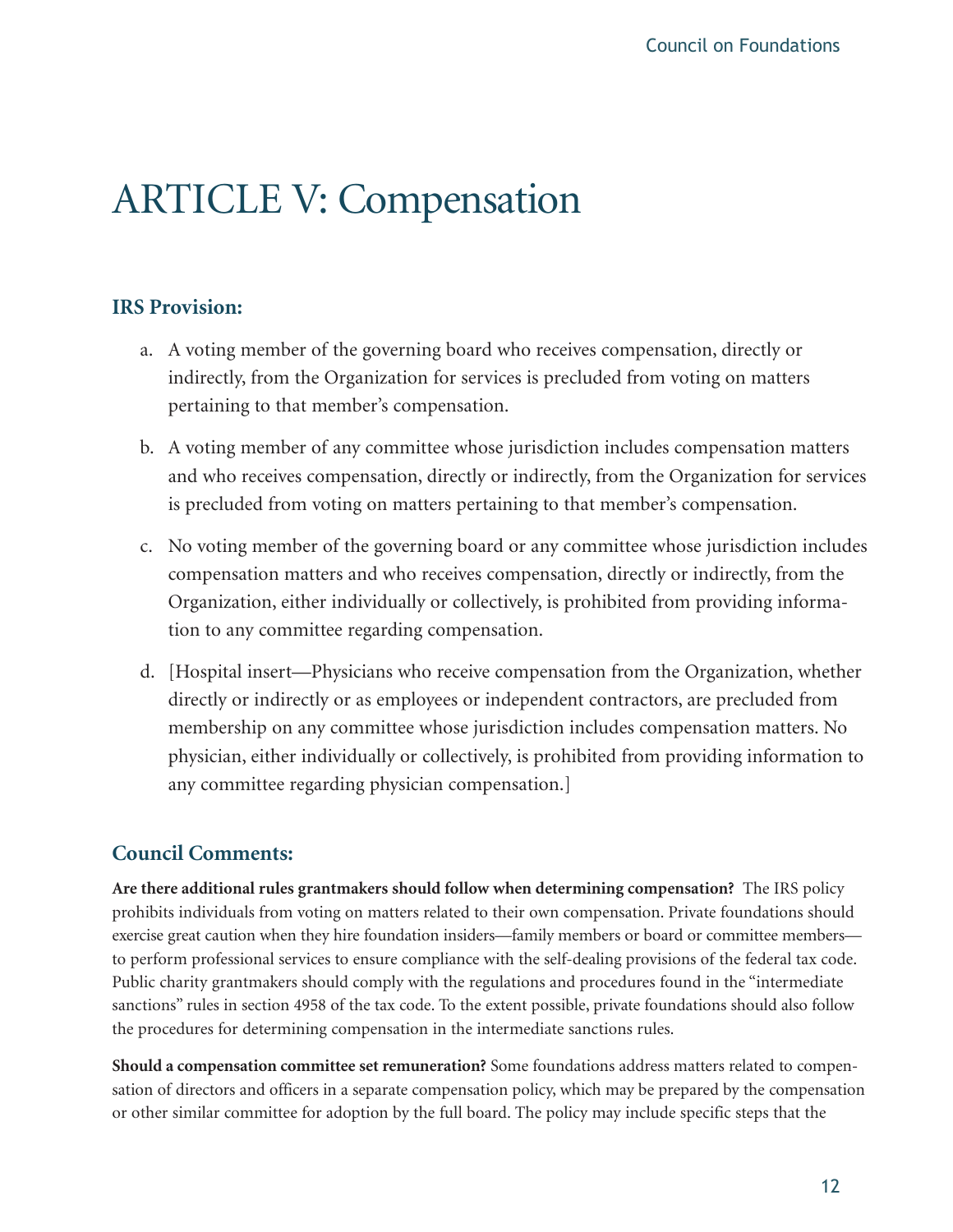foundation would follow in determining compensation of directors and officers, as well as a general compensation philosophy statement. It should be noted that even if a board committee is delegated authority to approve compensation, all board members should be knowledgeable of what actions the committee is taking, and in general the full board should approve the compensation policy developed by the committee and should approve the compensation of some officers, such as the president.

Foundations should be aware of any state law requirements for approving compensation. The recently enacted California Nonprofit Integrity Act of 2004 provides that the compensation of certain executive officers must be reviewed and approved by the governing board or an authorized committee to ensure that the payment is "just and reasonable." Some state laws may also dictate the composition of a board or committee by prohibiting staff members from serving on a board or committee or requiring the presence of a certain number of independent members to serve on a board or committee.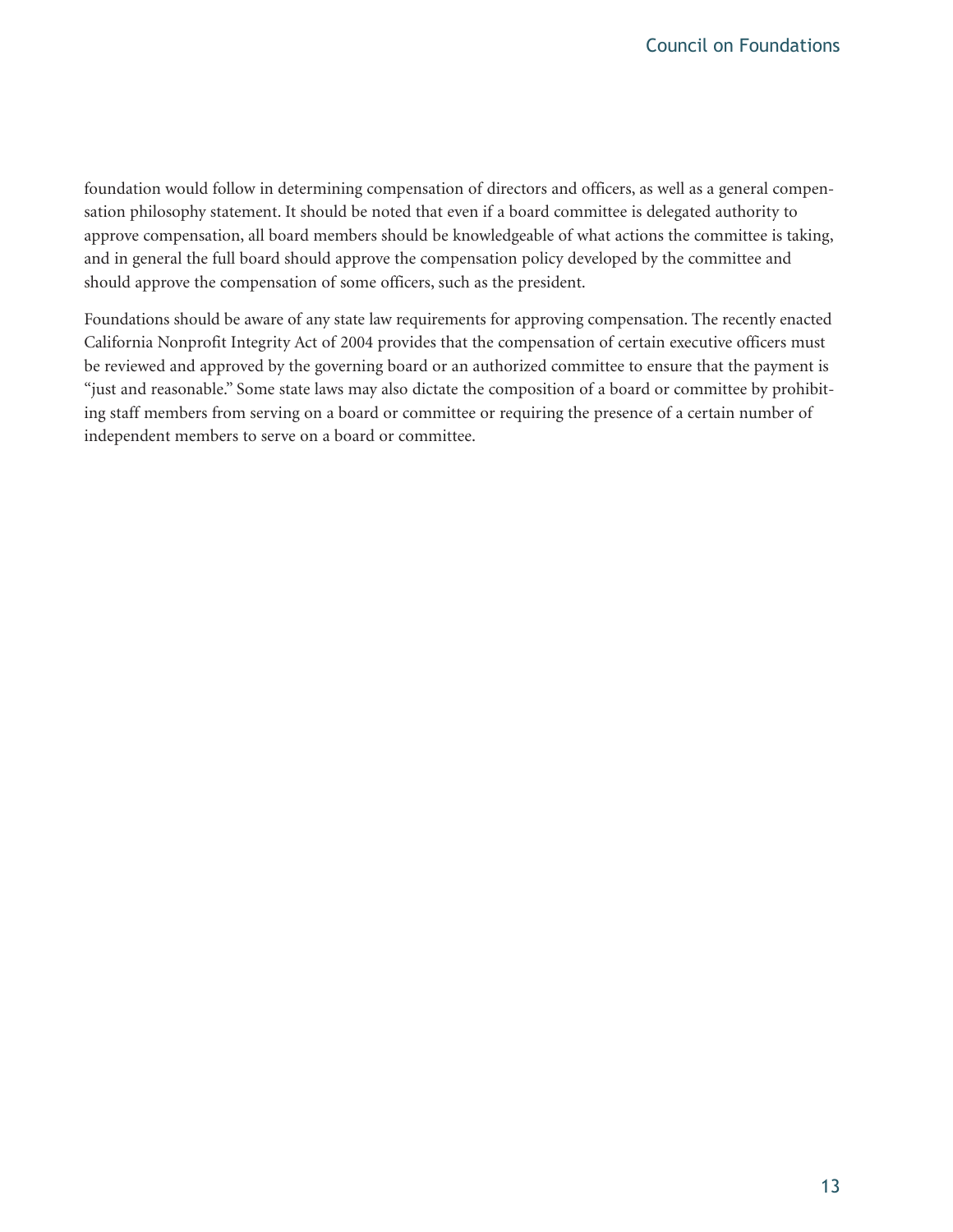### <span id="page-15-0"></span>ARTICLE VI: Annual Statements

### **IRS Provision:**

Each director, principal officer and member of a committee with governing board delegated powers shall annually sign a statement which affirms such person:

- a. Has received a copy of the conflicts of interest policy,
- b. Has read and understands the policy,
- c. Has agreed to comply with the policy, and
- d. Understands the Organization is charitable and in order to maintain its federal tax exemption it must engage primarily in activities which accomplish one or more of its tax-exempt purposes.

### **Council Comments:**

**Should grantmakers require annual written disclosure?** The IRS policy requires only an annual certification that the directors and officers have read and understood the policy and agree to comply with it. All grantmakers should require as much.

Some foundations go further and require periodic statements from individuals covered by conflict of interest policies that disclose the financial, vocational and charitable ties of these individuals and their family members that may give rise to conflicts. Most policies require disclosure of only current conflicts, but some may require individuals to disclose immediate past conflicts. All disclosure statements should be kept confidential and access to them should be limited to persons who have a reasonable need to know their contents.

Even if annual disclosure is required, all covered individuals should be under a continuing obligation to disclose any actual and potential conflicts of interest as they may arise. Although a foundation could require periodic written disclosure or simply disclosure of any actual or potential conflicts prior to a vote, the written disclosure could play an important role in demonstrating that the foundation is enforcing its policy during an external audit. Written disclosure can also ensure that conflicts are not inadvertently ignored. Finally, annual disclosure is a good way to review the requirements of the policy with the board and other covered individuals on a periodic basis.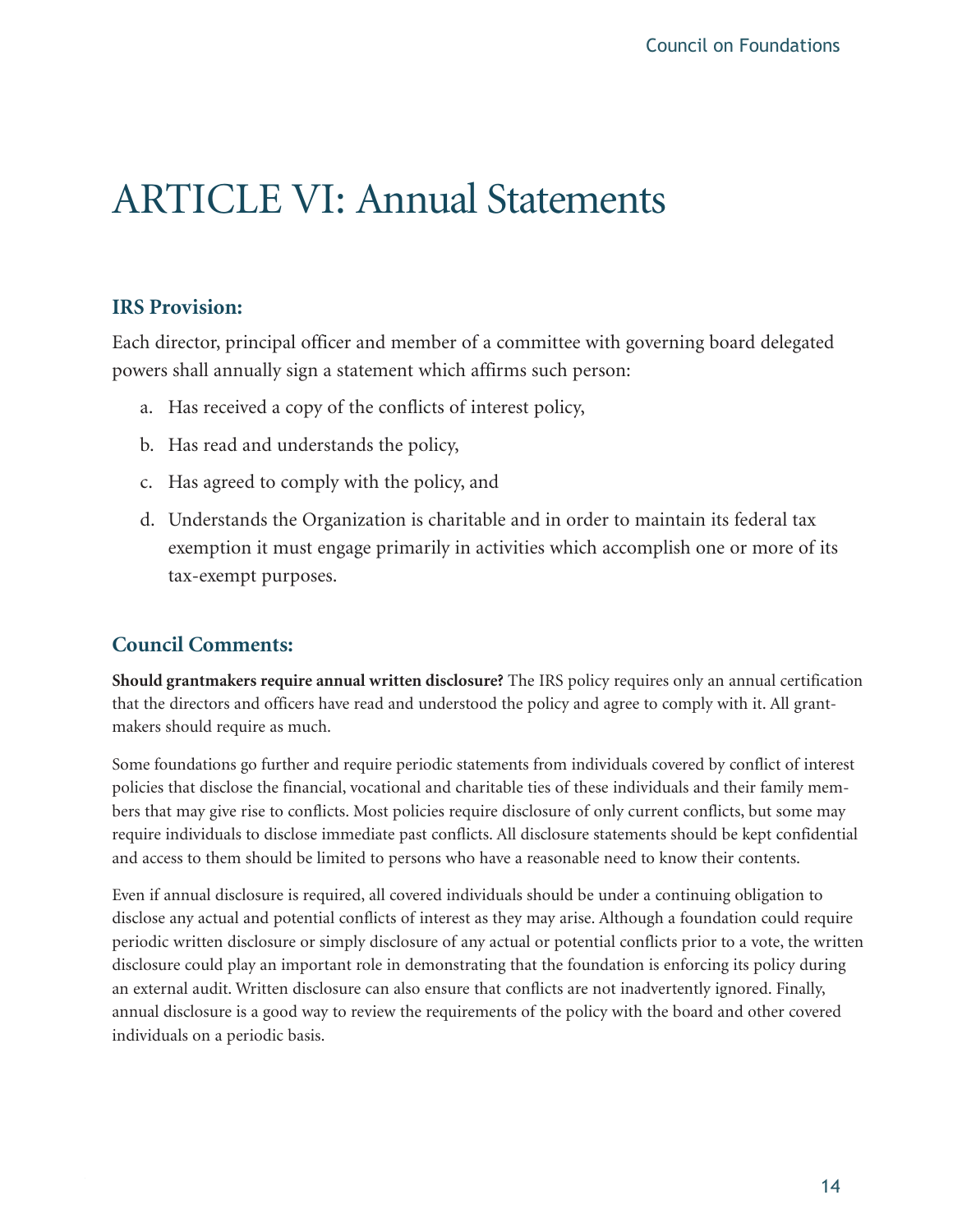**What should grantmakers do if a board member refuses to sign the policy or fill out the disclosure form?** Grantmakers should provide for an appropriate remedy in case a board member refuses to sign a policy or complete a disclosure form. Grantmakers may want to make clear to prospective board members that complying with all the requirements of a policy is a condition of being elected to and remaining on the board. A clear explanation of the policy may be all that is required, since the individual may be refusing to sign as a result of a misunderstanding of the policy.

Foundations may face a situation where there is a valid reason that the individual does not wish to make all of his or her personal or business connections known. In this case, it may be appropriate to take additional steps to ensure confidentiality. Where the reason for refusal to sign the policy or disclose conflicts is not acceptable to the foundation, the individual may be subject to termination or removal pursuant to the foundation's general policies.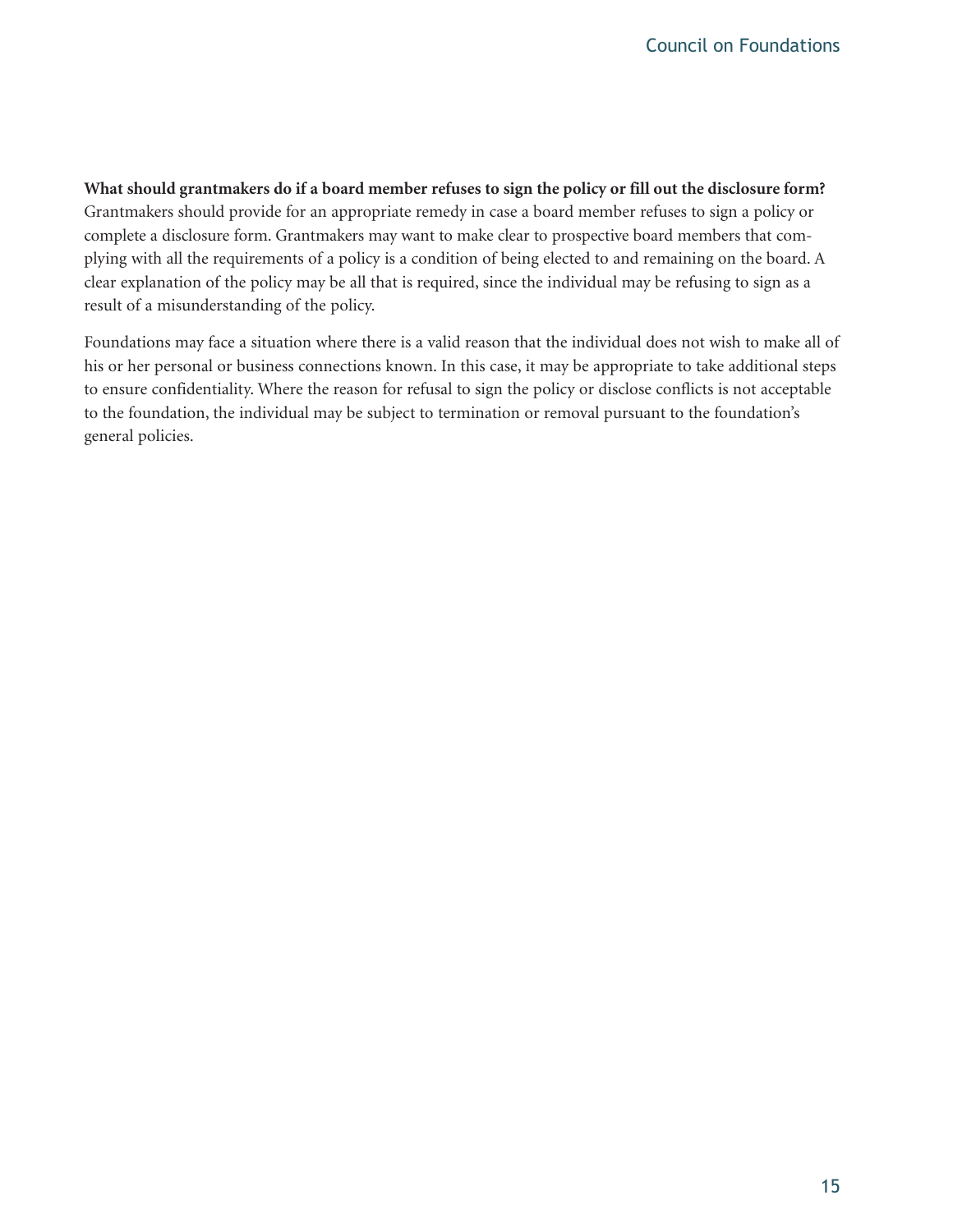### <span id="page-17-0"></span>ARTICLE VII: Periodic Reviews

### **IRS Provision:**

To ensure the Organization operates in a manner consistent with charitable purposes and does not engage in activities that could jeopardize its tax-exempt status, periodic reviews shall be conducted. The periodic reviews shall, at a minimum, include the following subjects:

- a. Whether compensation arrangements and benefits are reasonable, based on competent survey information, and the result of arm's length bargaining.
- b. Whether partnerships, joint ventures, and arrangements with management organizations conform to the Organization's written policies, are properly recorded, reflect reasonable investment or payments for goods and services, further charitable purposes and do not result in inurement, impermissible private benefit or in an excess benefit transaction.

### **Council Comments:**

**Should grantmakers review only financial transactions?** The IRS policy requires the organization to conduct periodic reviews of its compensation practices, and other acquisitions policies, to ensure compliance with the federal tax code.

Compliance with the periodic review provision of the IRS sample policy may require hiring an attorney or other outside expert (see Article VIII: Use of Outside Experts below). At a minimum, charities and grantmakers will want to periodically review their compensation practices, conflict of interest policies, grantmaking policies and investment policies. Private foundations will also want to ensure that they are complying with the self-dealing requirements of the tax code.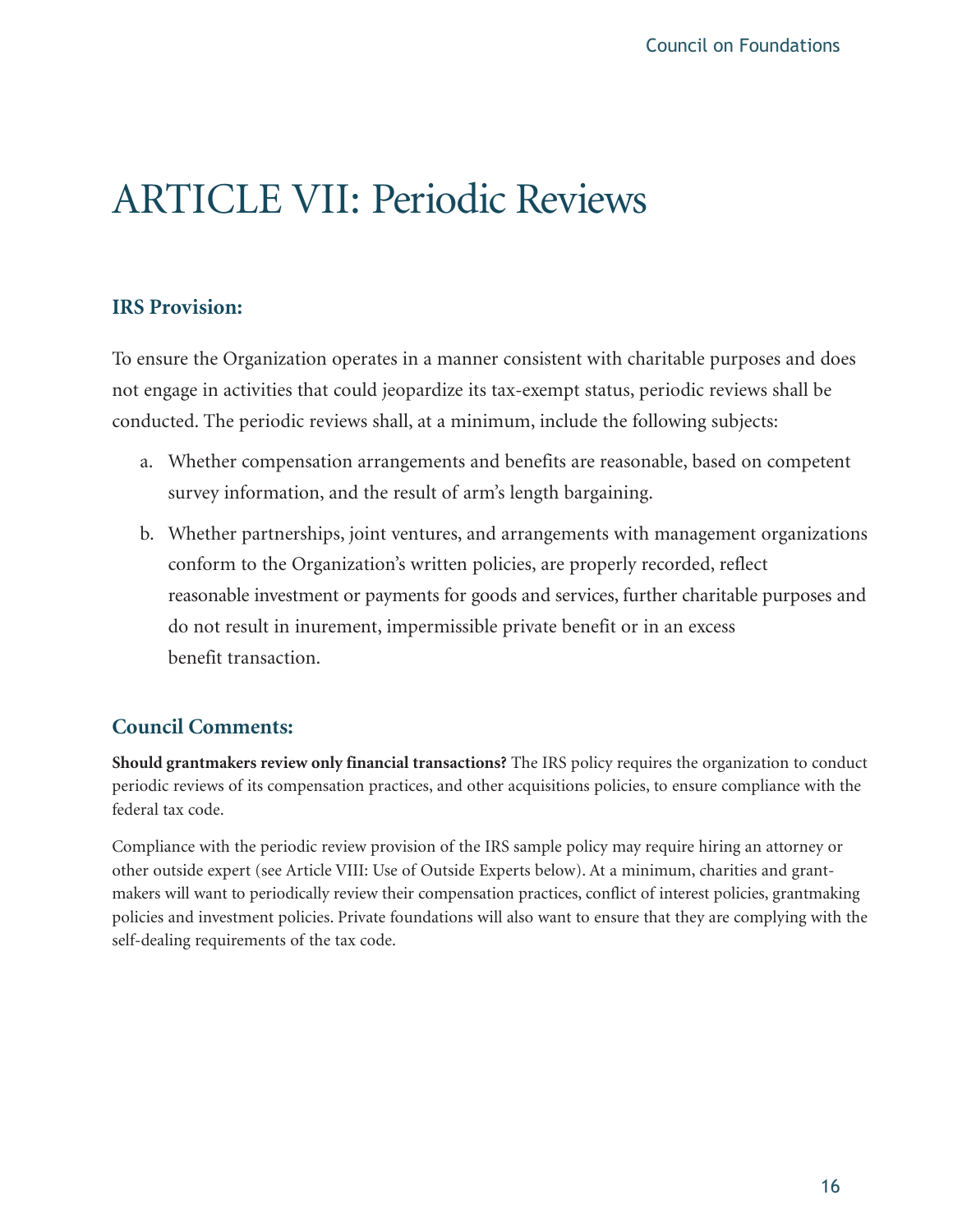### <span id="page-18-0"></span>ARTICLE VIII: Use of Outside Experts

### **IRS Provisions:**

When conducting the periodic reviews as provided for in Article VII, the Organization may, but need not, use outside advisors. If outside experts are used, their use shall not relieve the governing board of its responsibility for ensuring periodic reviews are conducted.

### **Council Comments:**

**Does the law provide a safe harbor to directors if outside experts are hired to conduct periodic reviews?** The periodic review provision in Article VII of the IRS sample policy is intended to ensure that the organization complies with the prohibition against providing impermissible private benefit at the expense of the charity.

Article VIII provides that the board may delegate the function of conducting periodic reviews to outside experts. Board members do not have to be experts and opine on the legality of every transaction that a foundation may enter into. Members of the governing board will generally fulfill their fiduciary duties if they exercise due care in selecting qualified experts to review transactions, ensure that the reviews are done, and reasonably rely on the opinions of qualified experts.

The federal tax rules provide an additional safe harbor to board members of private foundations who approve a self-dealing transaction based on an expert's advice. Even if it turns out that the transaction violates federal rules, the board members may, in certain circumstances, avoid incurring personal penalties by showing that they reasonably relied on appropriate professional advice. Directors of a private foundation may rely on a reasoned opinion of legal counsel that an act is not a self-dealing transaction. The opinion must reach a conclusion based on all material facts and an analysis of applicable law.

A similar—but somewhat broader—safe harbor is available to board members of public charities under the intermediate sanctions rules. For directors of public charities, the intermediate sanctions rules allow board members to rely on the written advice of professionals specified in the Treasury Regulations. These include legal counsel, certified public accountants and accounting firms with relevant tax law expertise, and independent valuation experts. The Regulations define who will qualify as an independent valuation expert, but appropriate compensation consultants will generally qualify.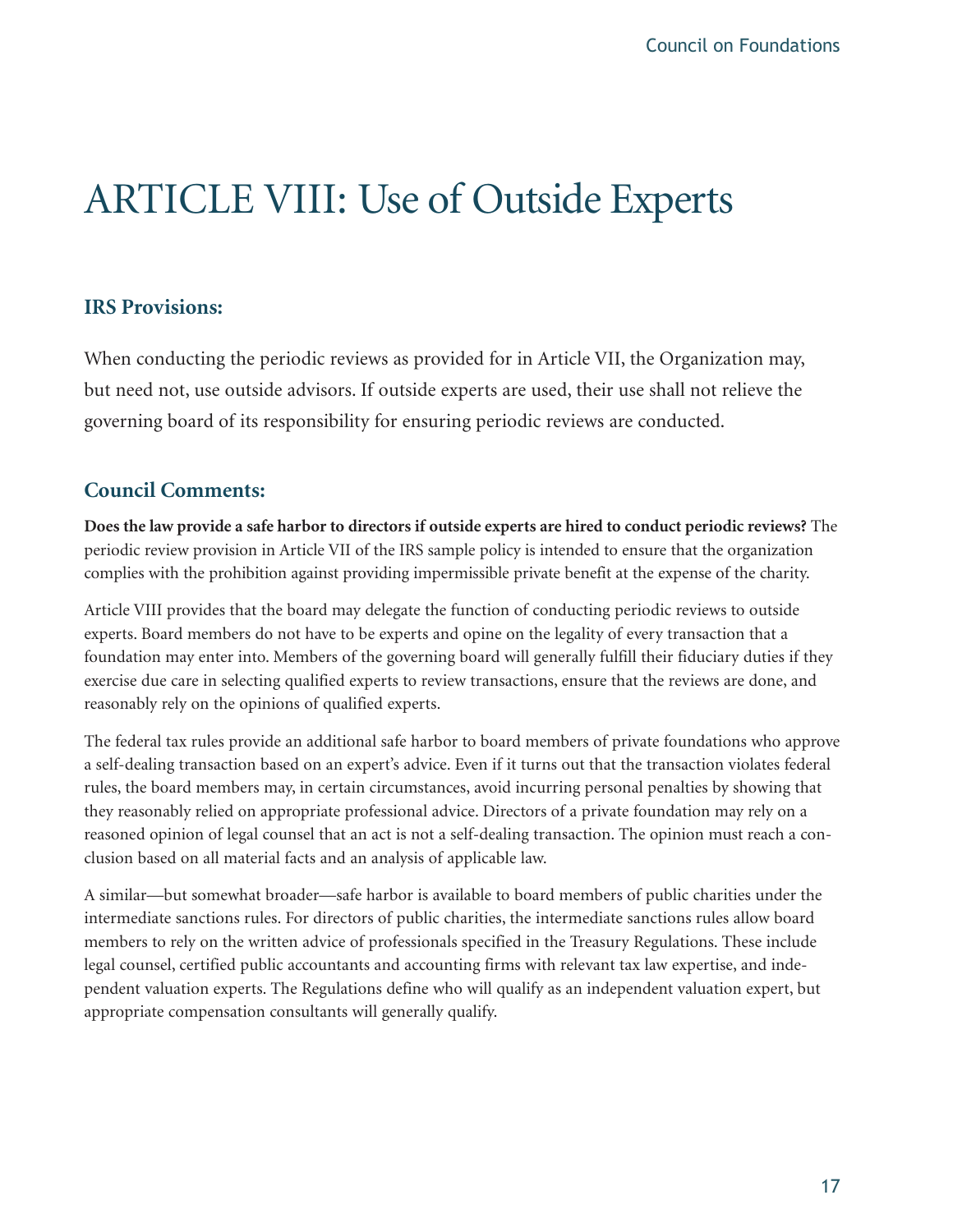# Appendix A

### Summary of Private Foundation Self-Dealing Regulations Section 4941 of the Internal Revenue Code

The Internal Revenue Code and Treasury Regulations prohibit private foundations from engaging in acts of "selfdealing" with "disqualified persons."

Disqualified persons with respect to a foundation include:

- foundation managers (officers, directors, trustees, or individuals with similar responsibilities);
- substantial contributors (defined as any person who has contributed an aggregate amount of more than \$5,000 to a private foundation, if such amount is more than 2% of the total contributions received by the foundation before the end of the year in which the person makes a contribution);
- individuals who own more than 20% of a business enterprise that is a substantial contributor;
- family members of any person described above (spouse, ancestors, lineal descendants and spouses of lineal descendants);
- corporations, partnerships, and trusts or estates in which a person described above owns more than 35% of the voting power, profits interest, or beneficial interest;
- government officials.

Disqualified persons are prohibited from entering into the following types of transactions under the selfdealing regulations:

- **■** *sale, exchange or leasing of property* between a private foundation and a disqualified person;
- *lending of money or other extension of credit* between a private foundation and a disqualified person, other than the lending of money by a disqualified person to the foundation without interest or other charge, so long as the loan proceeds are used exclusively for charitable purposes;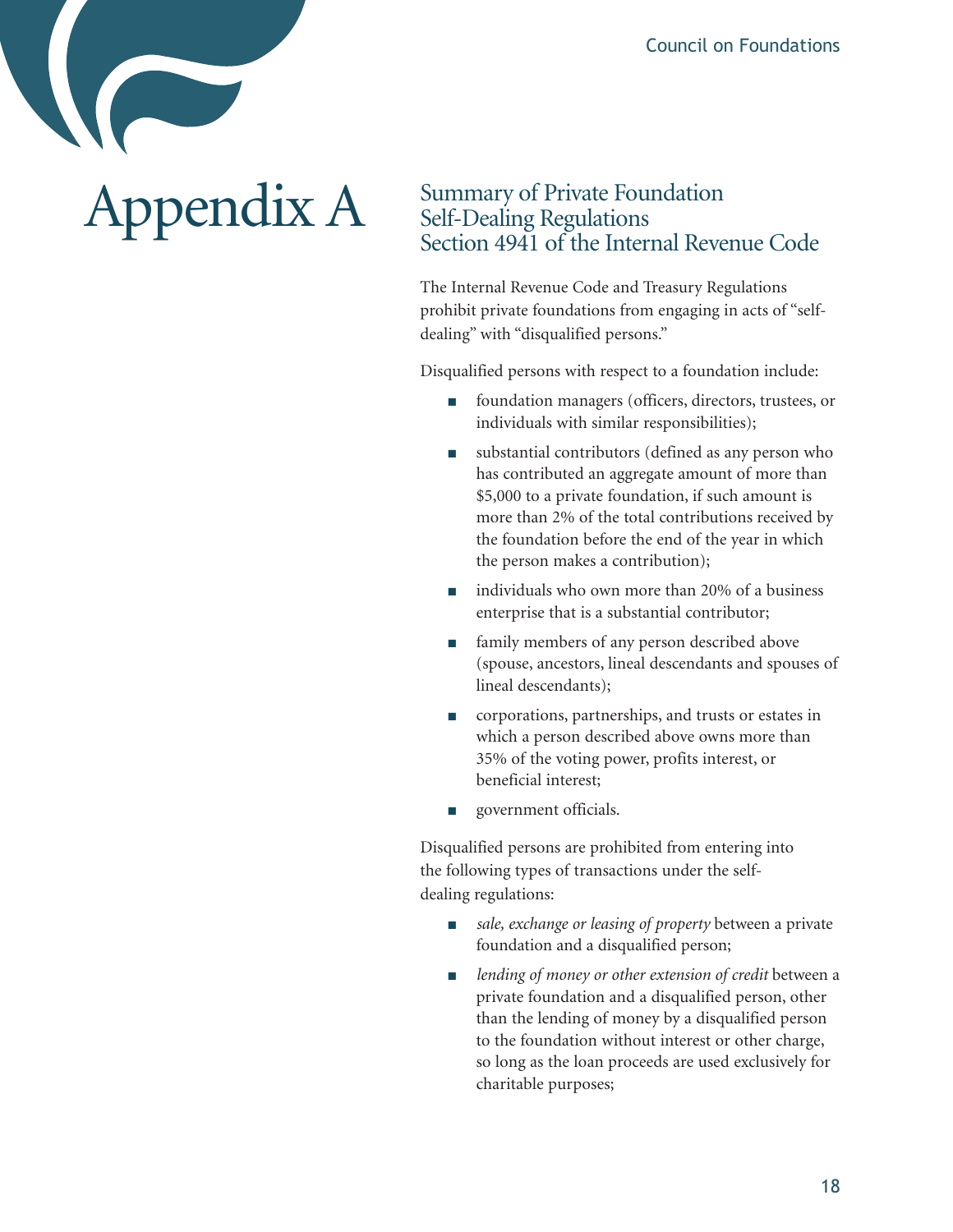- **■** *furnishing of goods, services and facilities* between the foundation and a disqualified person, other than the furnishing of goods, services or facilities by a disqualified person to the foundation without charge so long as the goods, services or facilities are used exclusively for charitable purposes; the foundation may furnish goods, services and facilities to a disqualified person so long as they are furnished on a basis no more favorable than that on which they are made available to the general public;
- **■** *payment of compensation (or payment or reimbursement of expenses)*, other than the payment of compensation and the payment or reimbursement of expenses by the foundation to a disqualified person for "personal services" that are reasonable and necessary to carrying out the exempt purposes of the foundation, so long as the compensation, payment, or reimbursement is not excessive ("personal services" include foundation management by trustees, directors and officers, legal and accounting services, and investment management; payment of directors' and officers' (D&O) liability insurance premiums on behalf of trustees and directors can be part of a reasonable (not excessive) compensation package);
- **■** *transfer to, or use by or for the benefit of, a disqualified person of the income or assets of a private foundation*, except when the benefit is incidental and tenuous, such as some public recognition for grants;
- **■** *payment to government officials*;
- *transaction involving corporate securities*, except under narrow conditions (corporations that are disqualified persons generally may not purchase or exchange securities from their sponsored charitable foundations).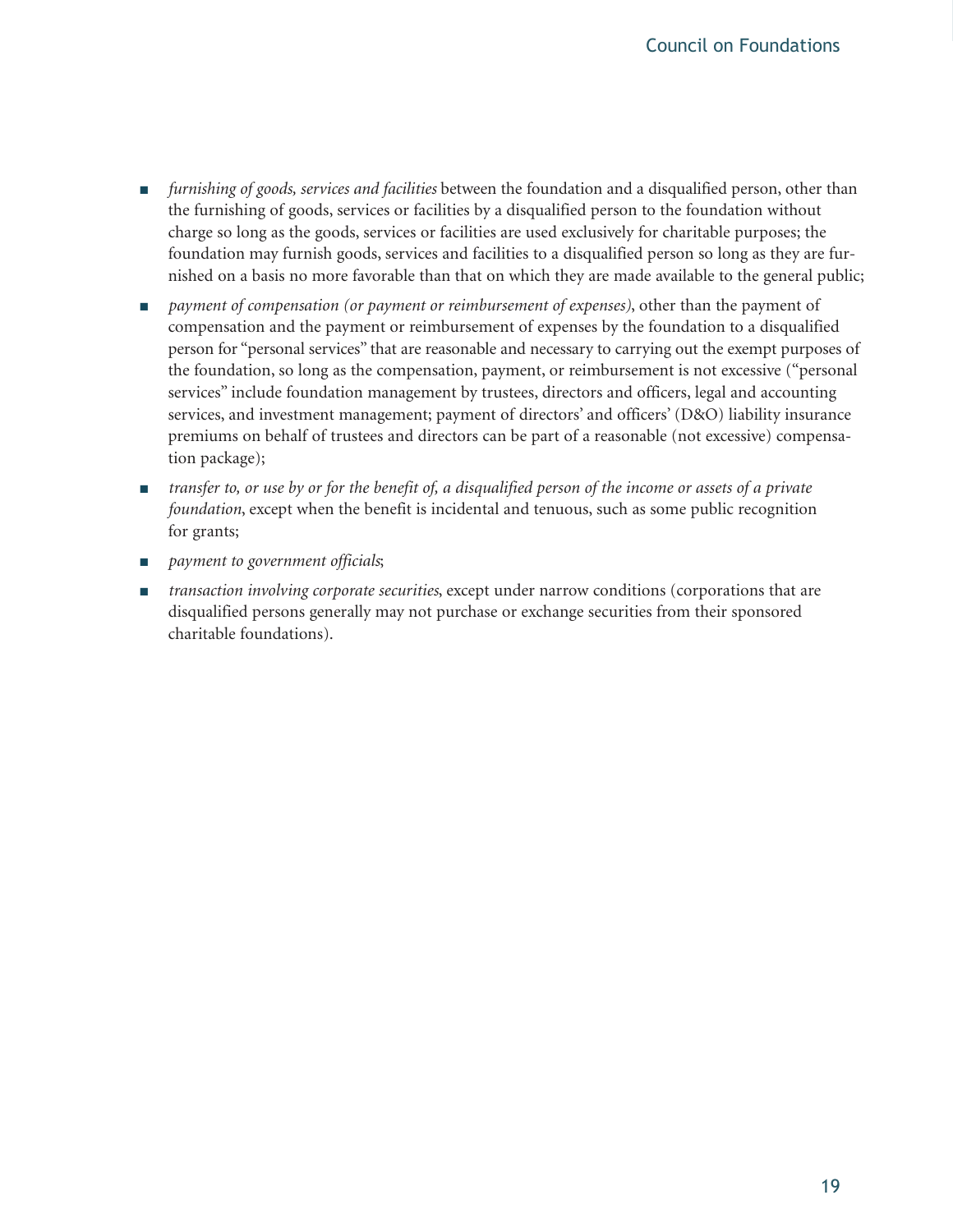## Appendix B

### <span id="page-21-0"></span>Summary of Excess Benefit Transaction Regulations ("Intermediate Sanctions"): Section 4958 of the Internal Revenue Code

The Internal Revenue Code and Treasury Regulations prohibit public charities from providing "excessive" (more than fair market value) economic benefits to "disqualified persons." The Regulations set forth procedures, or "rebuttable presumption" rules, that, if followed, provide a presumption of reasonableness for transactions between a public charity and a disqualified person.

Disqualified persons with respect to a public charity include:

- individuals who are in a position to exercise substantial influence over the affairs of the organization, including:
	- foundation managers (officers, directors, trustees, or individuals with similar responsibilities),
	- **■** founder of the organization,
	- **■** substantial contributors (defined as any person who has contributed in the current fiscal year and the four preceding fiscal years more than \$5,000, if such amount is more than 2% of total contributions received during that five-year period by the organization), and
	- **■** other individuals based on a facts and circumstances test;
- any of the persons listed above who has been in a position to exercise substantial influence over the affairs of the organization during the past 5 years;
- family members of any person described above (spouse, siblings, spouses of siblings, ancestors, lineal descendants and spouses of lineal descendants);
- corporations, partnerships, and trusts or estates in which a person described above owns more than 35% of the voting power, profits interest, or beneficial interest;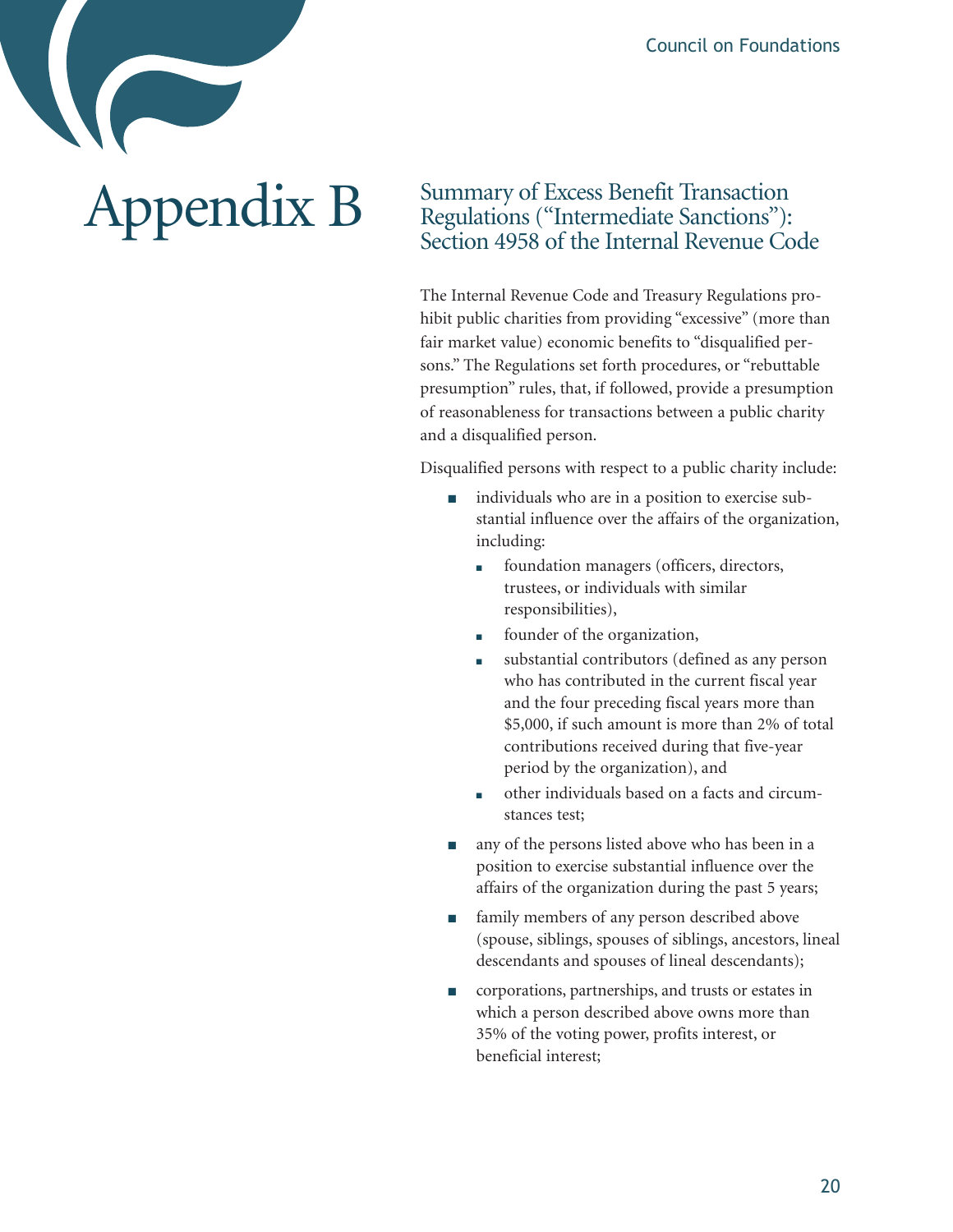All transactions that provide an economic benefit disqualified persons—such as compensation for services and purchases and sales of property—are subject to the intermediate sanctions rules, whether the transactions are done directly by the organization or indirectly through a controlled entity (taxable or tax-exempt) or an intermediary.

Under the Regulations implementing the intermediate sanctions rules, three conditions must be satisfied to take advantage of the rebuttable presumption. These include:

- approval by disinterested governing board (or committee) before the transaction is entered into;
- reliance on comparable data to determine that the economic benefit provided to a disqualified person does not exceed fair market value for the services or property provided by the disqualified person in return; and
- concurrent documentation that adequately documents the basis for making the determination that the transaction is reasonable (the Regulations specifically provide what information must be documented).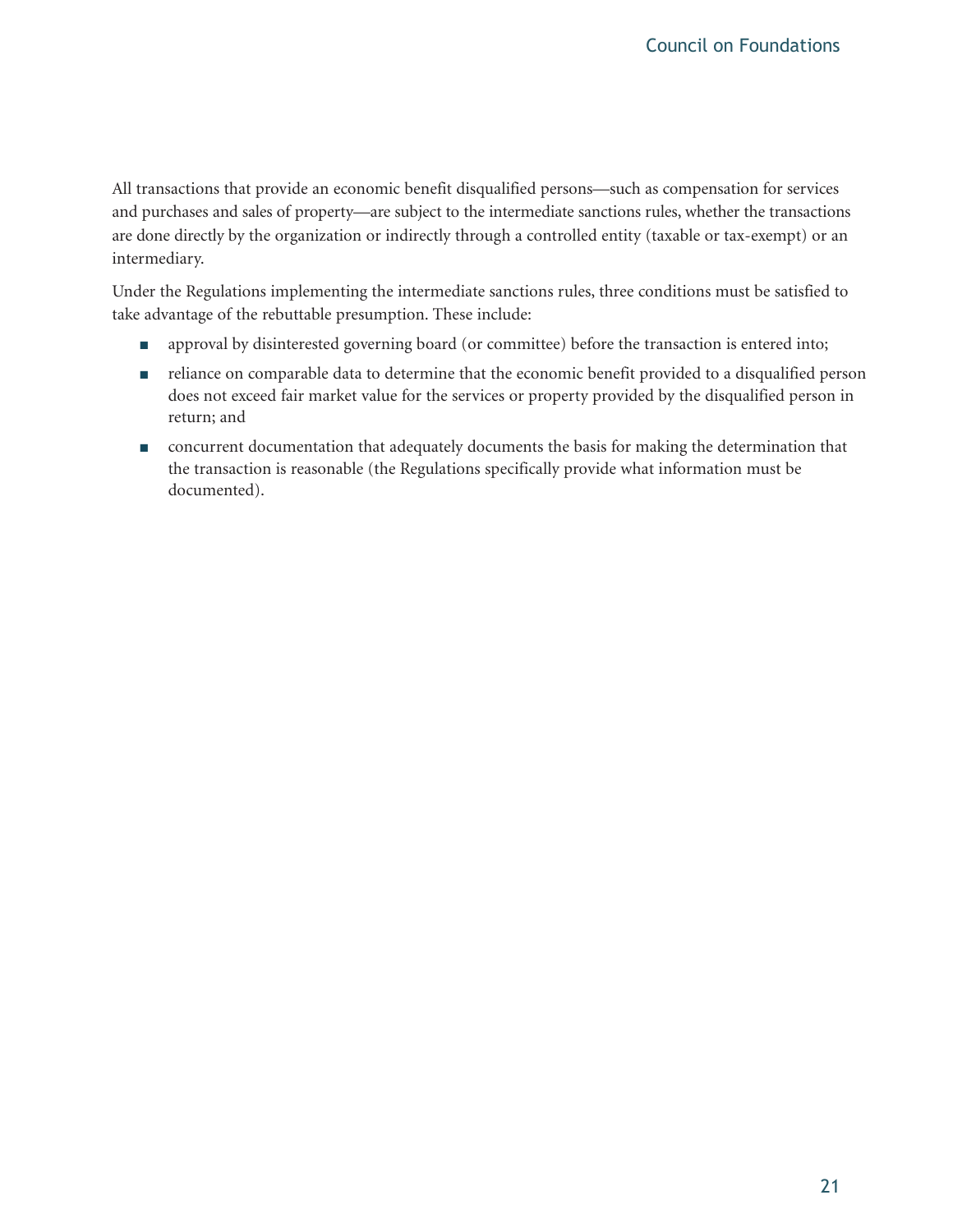## Appendix C

### <span id="page-23-0"></span>Council Resources

"Conflicts of Interest: Safeguarding Your Foundation" (2005) (compilation of four articles written by the Council's legal staff and sample policies)

[http://www.cof.org/files/Documents/Buildi](http://www.cof.org/files/Documents/Building%20Strong%20Ethical%20Foundations/Conflicts_of_Interest_Safeguaring_Your_Foundation.pdf)ng% [20Strong%20Ethical%](http://www.cof.org/files/Documents/Building%20Strong%20Ethical%20Foundations/Conflicts_of_Interest_Safeguaring_Your_Foundation.pdf)20Foundations/ [Conflicts\\_of\\_Interest\\_Safeguarding\\_Your\\_Founda](http://www.cof.org/files/Documents/Building%20Strong%20Ethical%20Foundations/Conflicts_of_Interest_Safeguarding_Your_Foundation.pdf) Members with Grantseekers," *Council Columns* tion.pdf

(September 1997) [www.cof.org/Content/General/](http://www.cof.org/Content/General/Display.cfm?contentID=172) [Display.cfm?contentID=172.](http://www.cof.org/Content/General/Display.cfm?contentID=172)

Sarita Venkat, "Director Independence and Charitable Contributions," *Foundation News & Commentary* (May/June 2005) [www.foundationnews.org/CME/](http://www.foundationnews.org/CME/article.cfm?id=3269&issueID=&authByte=60381&profileID=) [article.cfm?id=3269&issueID=&authByte=60381&profileID=.](http://www.foundationnews.org/CME/article.cfm?id=3269&issueID=&authByte=60381&profileID=)

"Determining Reasonable Compensation for Foundation Directors and Trustees" (a guidance memorandum from the Board of Directors of the Council on Foundations) (December 2002) [www.cof.org/files/Documents/](http://www.cof.org/files/Documents/Governing_Boards/trusteecomp2003.pdf) [Governing\\_Boards/trusteecomp2003.pdf.](http://www.cof.org/files/Documents/Governing_Boards/trusteecomp2003.pdf)

"Recommended Best Practices in Determining Reasonable Executive Compensation" (a guidance memorandum from the Board of Directors of the Council on Foundations) (December 2002) [www.cof.org/files/Documents/](http://www.cof.org/files/Documents/Governing_Boards/execcomp2003.pdf) [Governing\\_Boards/execcomp2003.pdf.](http://www.cof.org/files/Documents/Governing_Boards/execcomp2003.pdf)